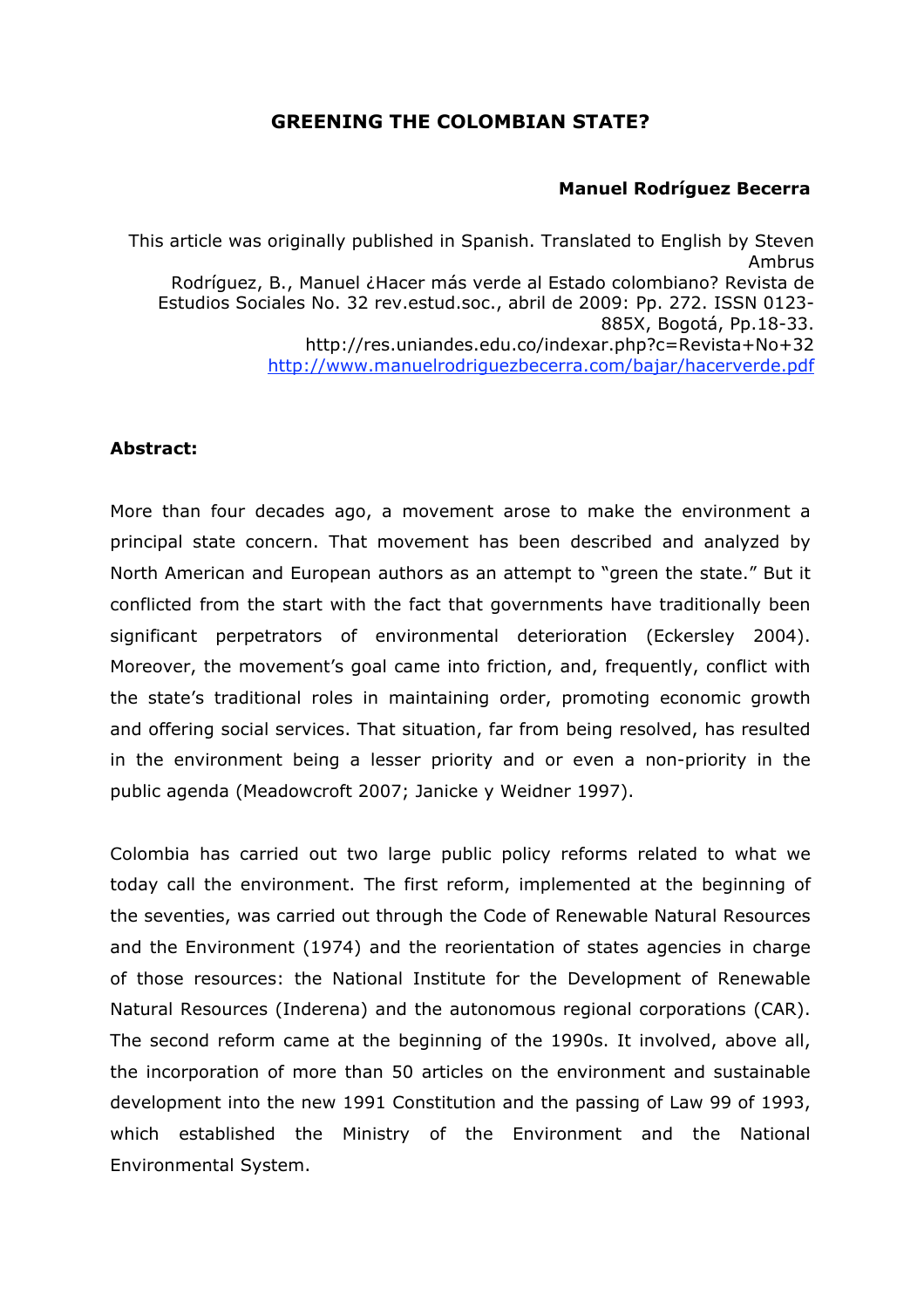In this article, we will examine the evolution of regional and national agencies and how each of those public policy reforms began to decline after a period of relative consolidation. We will also see how significant obstacles and contradictions contributed to setbacks for environmental institutions and hindered efforts to make the Colombian state greener. This article focuses especially on the second of the major reforms and its evolution. But it also looks at the reform of the early 1970s, both because it is a precedent and because it offers a long-term perspective on the difficulties Colombia faces in transforming the environment into a fundamental factor of development.

#### **The reform of the first years of the 1970s**

Compared to other developing countries, Colombia has a long tradition of protecting the environment through a legal framework, specialized public agencies, and sectorial environmental policies. Indeed, the environmental authorities created at both the national and regional level through Law 99 of 1993 were based to a large extent on preceding institutional mechanisms, going back more than 50 years.

#### The natural resources administration of the 1960s

Natural resources management at the regional level began to gather stream in Colombia in 1954 with the creation of the Autonomous Corporation of the Cauca Valley (CVC). The CVC was given specific authority over natural resources in the north of the department of Cauca and in the department of the Cauca Valley (See accompanying map). It had a specific mandate to manage and protect the Cauca River for electricity generation, irrigation, and flood control. With the passing of time, the CVC's responsibilities grew and molded until it had become the environmental authority of the Cauca Valley we know today. The CVC was created in the image and likeness of the Tennessee Valley Authority (United States). But it also became the model for six new regional autonomous corporations created between 1961 and 1973, which had authority over regional development and the management and conservation of renewable natural resources (Nassar 1990; Rodríguez 1994).

One of these corporations, that of the Magdalena and Sinú Valleys (CVM), was fused with the Ministry of Agriculture's Division of Natural Resources to create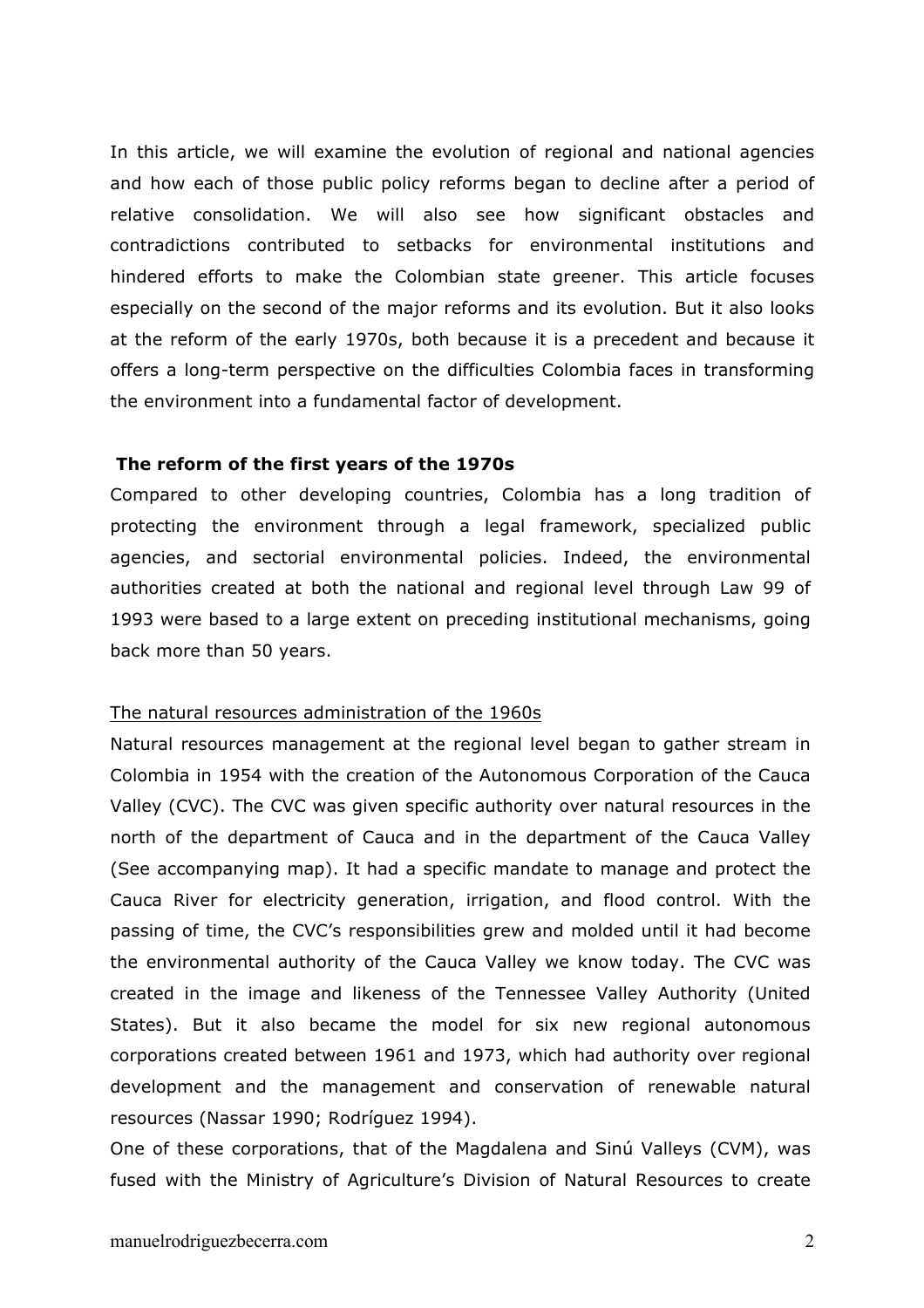the National Institute for the Development of Renewable Natural Resources (Inderena), during the 1968 administrative reforms of Carlos Lleras Restrepo's presidency (1966-1970). That division was created on the recommendations of the 1951 Currie Mission report<sup>1</sup> which called for creating a centralized bureaucracy to oversee the ordered exploitation of the country's renewable natural resources – dispersed, up to that point, in different entities (Currie 1952).

#### The rise of environmentalism and the reform of 1974-1978

In 1974, the Code of Renewable Natural Resources and the Environment was issued as a response to the United Nations Conference on the Human Environment (Stockholm Conference) two years before, which formally marked the beginning of state environmental management in Colombia and in Latin America generally.

The conference, along with its historic declaration of environmental protection principles, produced a non-binding resolution in which the parties agreed to incorporate the environment in the public agenda by passing and updating of laws and establishing public agencies to implement them. Colombia's legislation, coming on the heels of that conference, was seen globally as a pioneering environmental law and marked the beginning of *State environmental management* in Colombia. This was at a time when environmentalism had scarcely begun to emerge either domestically or in the region (Brañes 2001).

*State Environmental Management* can be distinguished as a concept from the *conservation and rational use of renewable natural resources,* which emerged with force in the first decades of the last century. The rational exploitation concept, which involves "rationally use" natural resources to assure a continual

 $1$  The Mission which sought to reform Colombia's public administration was headed by US economist Lauchlin Currie (a former adviser to the government of F.D. Roosevelt). It was hired by the Colombian government to complement the World Bank Mission on economic development in Colombia. The World Bank's mission was its first in Colombia and also was headed by Currie.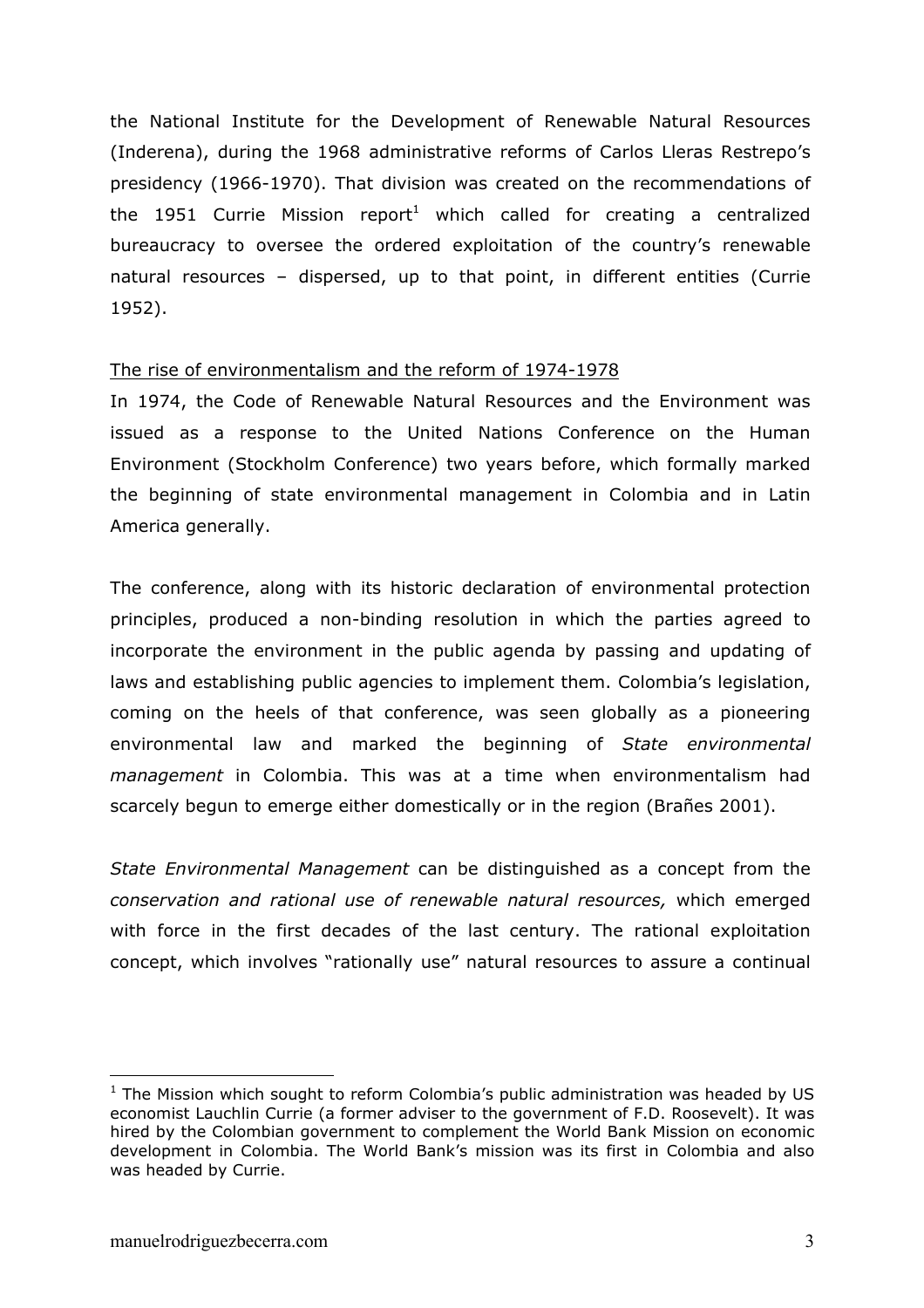flow of products, still underlies many public policies, though it is in conflict with a strictly environmentalist approach. $2$ 

Rational use, as a concept, was challenged in the sixties by ecological science and environmentalism, which demonstrated that by ignoring the complex relationships between organisms and between organisms and all the living and non-living aspects of their environment, human beings were destroying or degrading valuable ecosystems. Among other things, critics questioned the construction of large hydroelectric plants and their damaging environmental impact. The concept of a sustainable environment began to take root, and, with it, the principle of the right of present and future generations to a healthy environment. (Miller y Rothman 1997; Hays 1998). $3$ 

The concept of the *conservation and rational use of renewable natural resources* existed side by side with a *preservationist* vision. This argued for the absolute protection of virgin or lightly-impacted natural areas, through the creation of national parks. The preservationist vision began to emerge in the United States at the end of the  $19<sup>th</sup>$  century, until it was consecrated in the Western Hemisphere Convention of 1940. Some of its thinking, moreover, was incorporated into environmentalism, especially through the establishment of natural parks to preserve natural values and unique landscapes. (Sands 1994;  $UNEP<sup>4</sup> 1994$ ).

Environmentalism, as a new concept, emerged with great strength principally in the United States and Western Europe, as seen in the agreements reached at the Stockholm Conference. It had a great influence on the writing of Colombia's Code of Renewable Natural Resources and the Environment. And it influenced a change in direction among existing agencies that managed renewable natural resources.

 $2$  This vision affected professions involved in the exploitation of natural resources during the last century. Thus Forestry Engineering and Fishing Engineering sought to extract the maximum amount of wood and fish from the environment while maintaining the conditions so that the resource could be renewed and exploited again within a given period. At the same time, hydraulic engineers sought to build multi-purpose dams to optimize the use of water. The same dam would be employed simultaneously for hydraulic generation, the control of floods, irrigation and the production of drinking water. (Hays, 1998)

 $3$  The different visions of the relationship between society and the environment and their implications for environmental policy are analyzed in Rodríguez 2008b.

<sup>4</sup> UNEP: United Nations Environment Programme.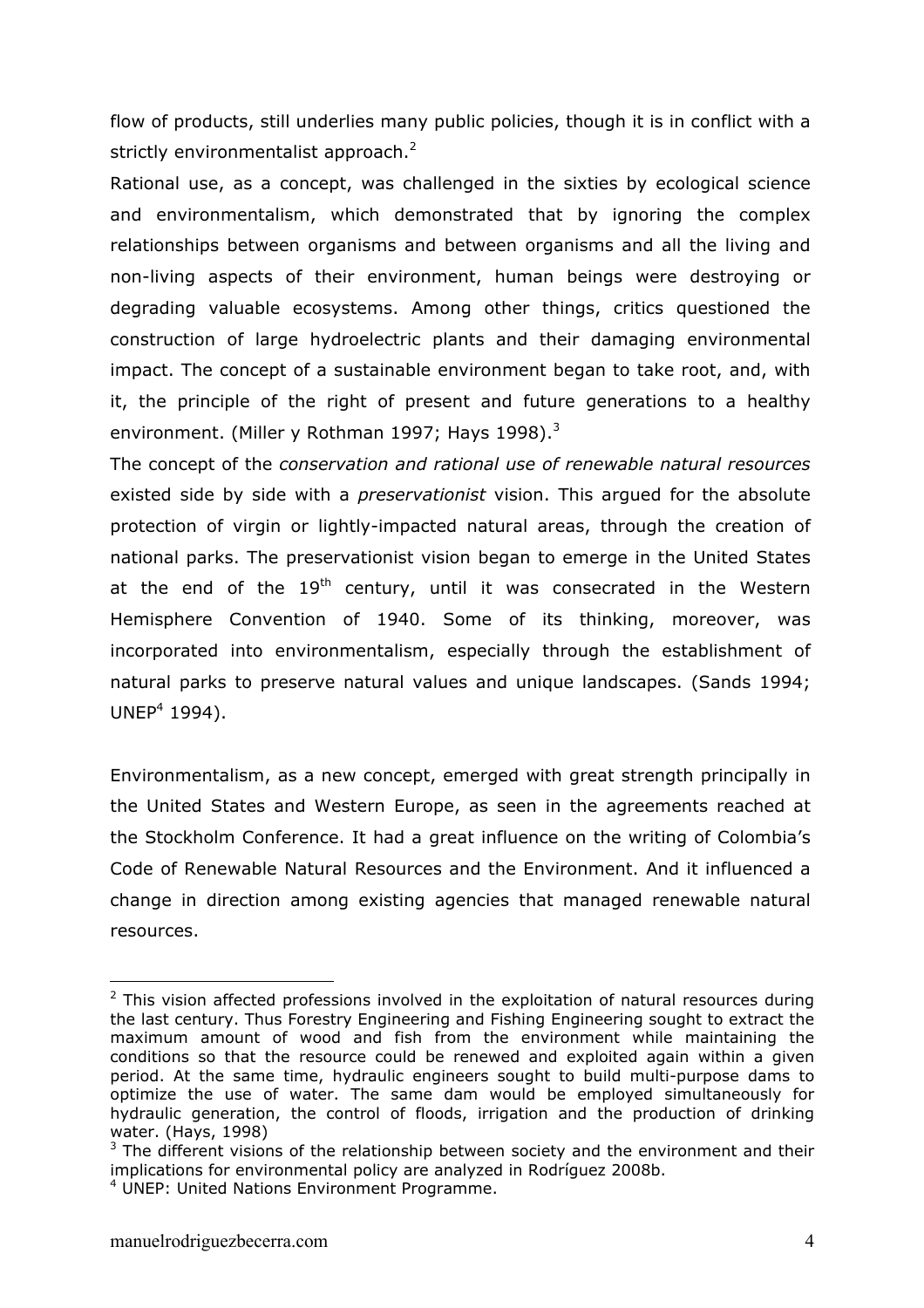# Inderena and the Regional Autonomous Corporations (CAR): institutions in problems

In 1976 Inderena was reformed. It became the nation's principal environmental authority and was given new faculties to meet the new imperatives of the Code. It maintained its acronym - but was renamed as the Institute of Renewable Natural Resources and the Environment. It also maintained its character as a centralized national institute, with jurisdiction over the majority of national territory, excepting those areas where the autonomous regional corporations operated.

Inderena achieved its peak as an institution during the government of President Alfonso López (1974-1978). It was during this period that it played a key role in the conception and difficult approval of the Code and in the shaping of distinct programs of environmental management. These marked its agenda until the new reform of 1993. Indeed, Colombia's positive reaction to the Stockholm Conference was in great part the work of a group of environmentalists linked to Inderena, many of them with substantial experience at the Geographic Institute Agustín Codazzi, the Corporation of the Magdalena Valley (CVM), the universities and the recently-born, non-governmental environmental organizations. Even before the Stockholm Conference, diverse institutions and individuals were working, from different perspectives, on projects to protect renewable natural resources, often linked to the environmentalism or ecologism emergent in the United States or Europe, but rooted in and adapted to the special experience of Colombia.<sup>5</sup>

From the founding of the Institute in 1968, this *environmentalist* group was in conflict with the group of technicians which the Institute inherited from the Agriculture Ministry. These technicians were attached to the concept of the *conservation and rational use of renewable natural resources.* But the code and the reform of Inderena represented, above all, the new idea.

<sup>&</sup>lt;sup>5</sup> For example, Alejandro Angel Escobar (1903-1953) , a rich industrialist who had been Agriculture Minister, left in his will a fund for the creation of the National Science Prize, emphasizing that "it is my will that preference should be given to all scientific and practical works, as well as discoveries related to the problems of the soil in Colombia, whose progressive impoverishment deeply troubles me ... it is a problem that I believe will be extremely serious for the future of the nation and generations to come." (FAAE 1955). Additionally, in 1928, the National Herbarium was founded. It was later transformed into the National Institute of Natural Sciences, a place where hundreds of environmentalists and environmental scientists trained.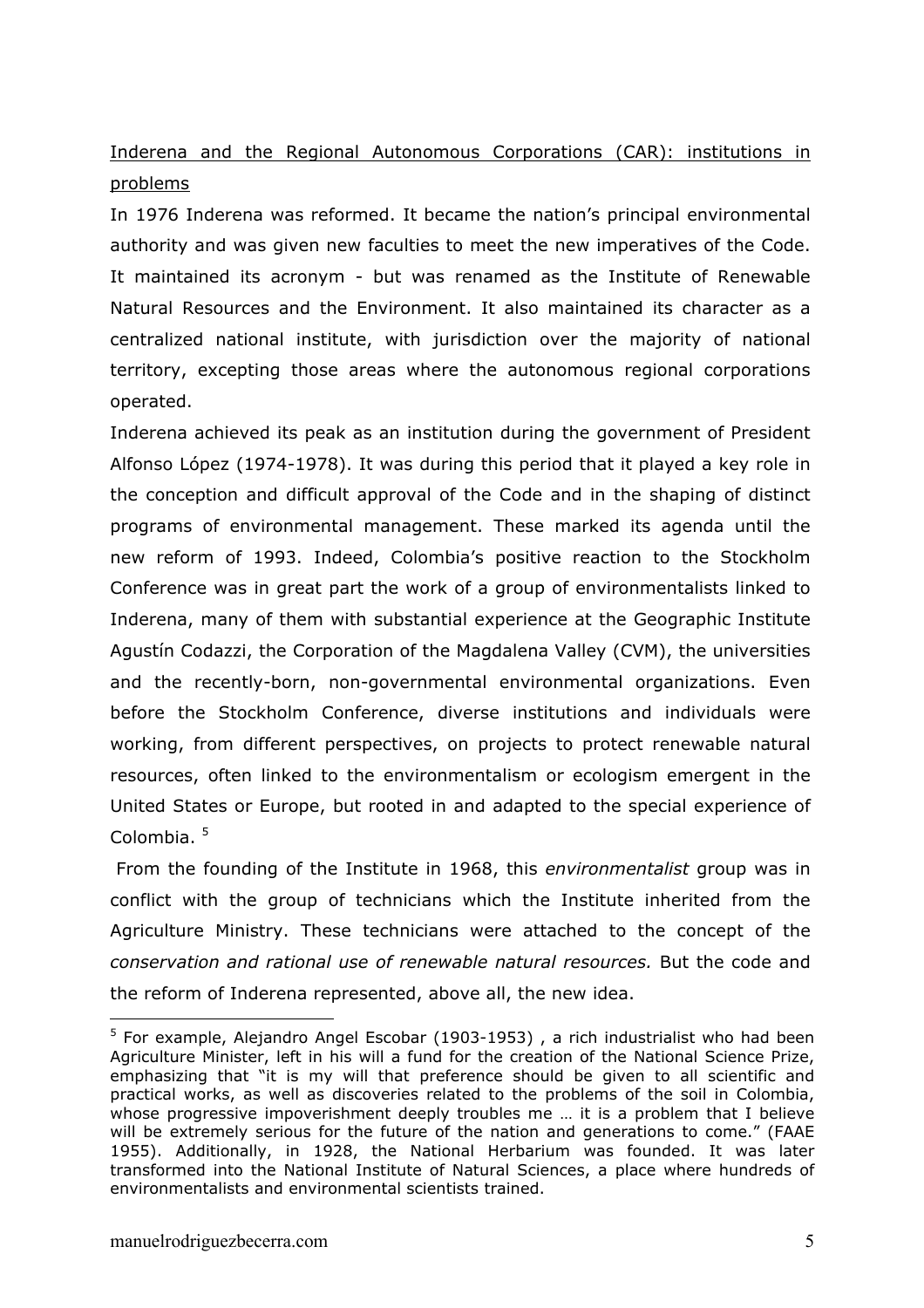According to Julio Carrizosa:

It was the tradition of philosophical liberalism and its child, pragmatism, which made environmental management advance during the government of López Michelsen and which allowed Inderena to survive during the following 12 years, despite being accused at various times of being a focus of insurrection and an obstacle to progress and despite being purged and reduced of some of its authority. Those traditions allowed Inderena to resist, even during a time of enormous change. They allowed Inderena to generate an environmental consciousness, create parks, and put a brake on absurd projects. (Carrizosa 2008, 27).

Meanwhile, the autonomous regional corporations, which had been around since the beginning of the seventies, slowly acquired faculties as environmental authorities in their area of jurisdiction, thus initiating a period of regional environmental management of the State in keeping with the Code. Twelve new corporations also were created in the period 1974-1988. These substituted for Inderena as an environmental authority in diverse regions of the country and, like those that preceded them, had some authority over regional development, such as in the construction of infrastructure projects and the execution of projects intended to resolve specific regional problems.

Nonetheless, the CARs of the sixties and seventies (see Chart) tended to prioritize their development roles, to the detriment of their roles as environmental authorities. They only began to resolve that problem in the mideighties as a result of the administrative decentralization that handed over to the municipalities the majority of the development functions that the CARS had previously possessed.

Moreover, the CARs, whose authority together encompassed approximately 25% of national territory (see Chart), were under an office of the National Planning Department (DNP). This office had no status as a national environmental authority, and, in general, like the corporations, was more influenced by the *conservation and rational use of renewable natural resources* approach than was Inderena, which was characterized by the environmentalist perspective (DNP 1989; Fundación Alma 1990).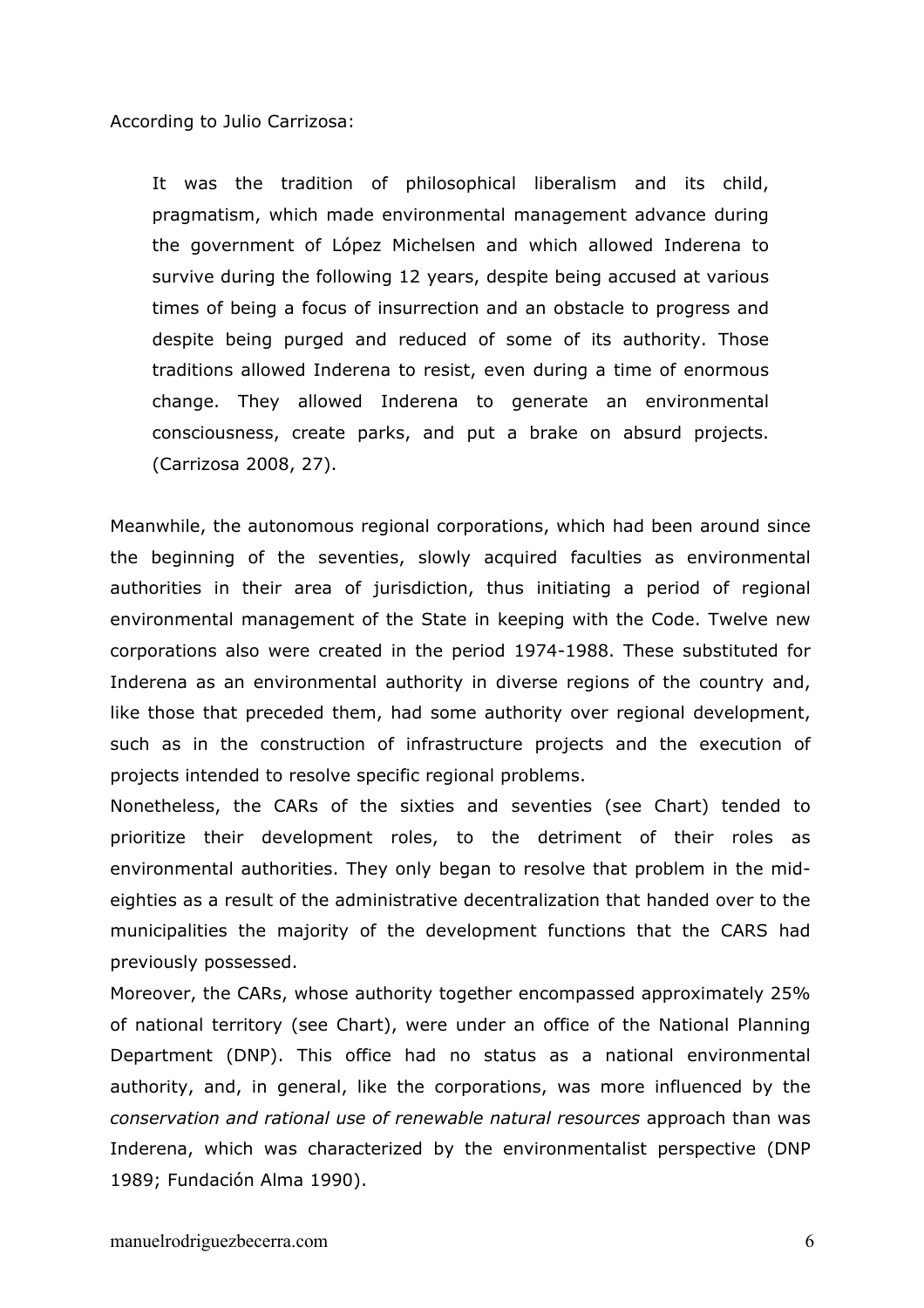Inderena -as the national environmental authority- began to weaken at the end of the seventies. First, it lost its jurisdiction in part of the country to the new CARs, over which, as has been mentioned, it lost its mandate as a national authority. Then, apart from its decreased budget and its consequent loss of technical capacity, it lost fundamental environmental authority in areas like mining and the conservation and exploitation of fishing resources. A study carried out at the end of the eighties concluded (DNP 1989):

Inderena lacks the legal, financial and technical instruments to fulfill its responsibilities. (Decreto 133 de 1976). Moreover, its position in the institutional hierarchy has been diminished, as well as its functions, jurisdiction, budget and personnel. These changes have weakened its performance to the detriment of the environment. (DNP 1989, 53).

Indeed, at the end of the 1980s, environmental institutions, established in the first great attempt to "green" the Colombian State, had reached an unsustainable situation.

This was convenient for the country's public and private business organizations, as became clear in the struggle to approve the Code. The Code was not signed into law by President Misael Pastrana (1970-1974), in the face of strong opposition by the National Industrialist Association of Colombia (ANDI) and the petroleum sector. Those sectors believed that the new law would be an obstacle to economic development. But the arrival of President López to the presidency, along with the support of a coalition of environmentalists from Inderena, saved the important reform, despite the insistence of ANDI that the law not be approved. (ANDI 1974).

Nonetheless the reform was wounded from the start, as became evident in the imminent and rapid decline in the country's environmental management. This did not mean a complete absence of achievement. Environmentalist Margarita Marino, for example, led Inderena from 1983 to 1986 and achieved a significant record of accomplishment there –a record so noteworthy and challenging to many traditional grous in fact, that some described the Institute as the best non-governmental organization of the country. <sup>6</sup>

<sup>&</sup>lt;sup>6</sup> It has been said, though not confirmed, that President Belisario Betancur himself described Inderena as such.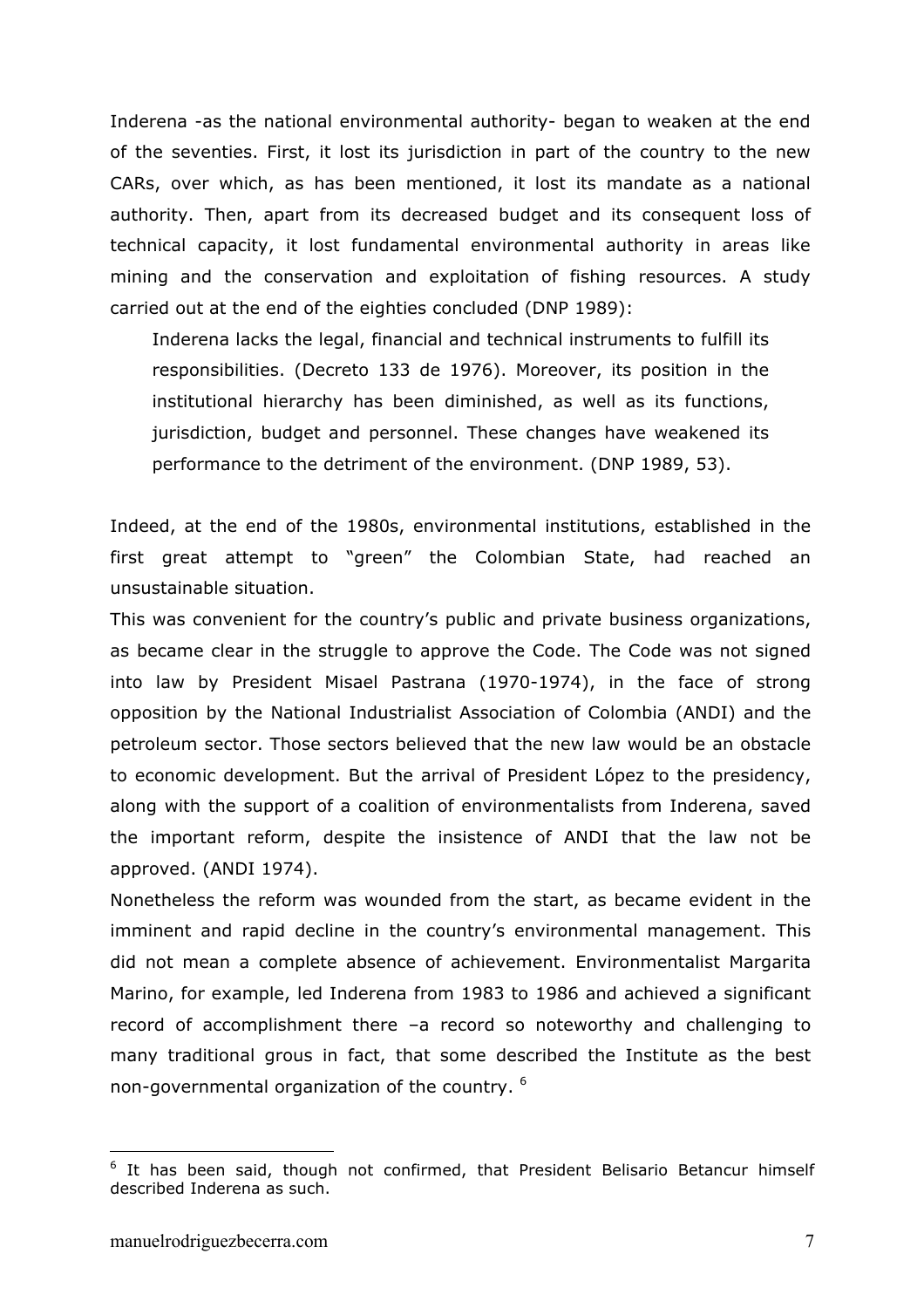## **The environmental reform: 1991-1994**

Eighteen years after issuing the Code, Colombia bolstered its environmental legislation through the 1991 Constitution, which incorporated more than 50 articles on the environment and sustainable development. Twenty-five years after the creation of Inderena, Law 99 of 1993 was issued, creating the Ministry of the Environment and the National Environmental System. Other environmental norms came into force as well.

## The Río Conference and the new institutions

Just as the institutional reforms of the seventies were a response to the Stockholm Conference, the incorporation of the environment into the constitution and the approval of Law 99 of 1993 were Colombia's response to commitments made at the 1992 United Nations Conference on Environment and Development held in Río de Janeiro.

And just as during the 1970s, a grand coalition of environmentalists –some from government and others from non-governmental environmental organizations– came together. They played a decisive role in assuring that the reforms were carried out, relying on the fruitful experience they had acquired during more than two decades of environmental protection work. But that didn't mean they didn't face opponents. Opposition from, among others, ANDI and the construction and petroleum sectors, nearly sank the reforms. But President César Gaviria's (1990- 1994) determination to advance them ended up prevailing. This can be interpreted, paraphrasing Julio Carrizosa, as an expression of liberal pragmatism which, as in 1974, benefitted from an international climate favoring the environment.<sup>7</sup>

In effect, the Colombian government participated actively in the negotiations, begun in 1988, that ended up in agreements signed by more than 20 heads of

<sup>7</sup> In the *Memories of the First Environment Minister of Colombia* (Rodríguez 1994), there is a detailed account of the process which led to Law 99 of 1993. Under the government of President Barco (1986-1990) there was an initial attempt at reform of environmental institutions, which took concrete shape in a proposal for establising of the National Department of Renewable Natural Resources and the Environment (APROAMBIENTE 1990). Barco´s government main achievement on environmental policy was the creation of the great indigenous reservations and national parks of the Amazon, a policy that was advanced for the next government taking out of trade most of the forested land of this region (FNA 2008).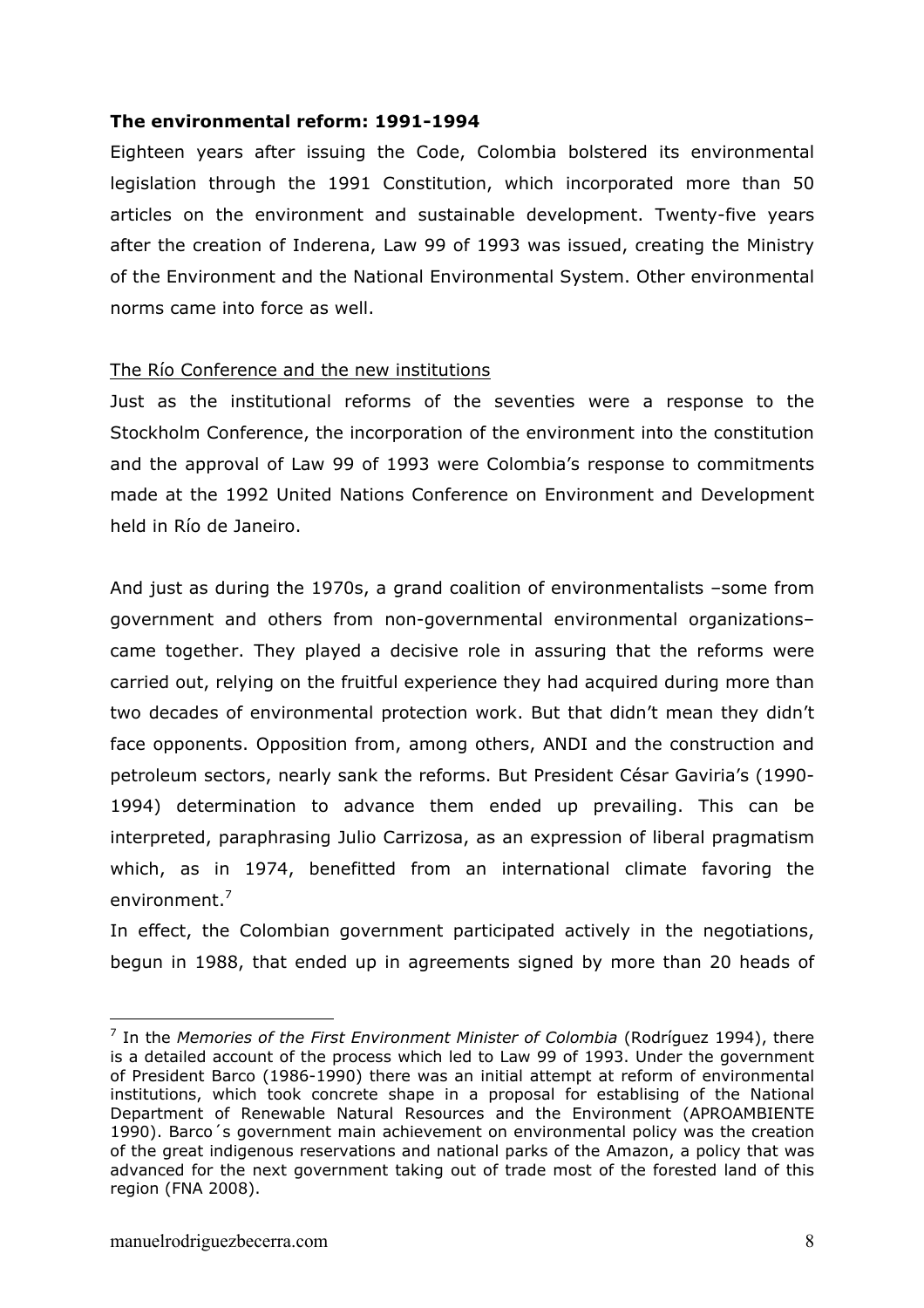state at the so-called Earth Summit. $8$  Colombia's involvement clearly influenced the establishment of environmental norms that were incorporated into the nation's 1991 Constitution. And it also influenced the rules and regulations built into Law 99 of 1993, which created the Environment Ministry and the National Environmental System (SINA). We see, for example, the incorporation of the concept of sustainable development in the Constitution (Article 80) and in the Law (Article 3). And there is the conditioning of national economic and social development, through the Law, to the principles of sustainable development contained in the Rio Declaration on Environment and Development (Article 1, Subsection 1, Law 99 of 1993).

The sustainable development emphasis in Law 99 is extremely important, given that the Declaration contains 27 principles fundamental to the concepts of sustainable development and environmental sustainability, such as those of the polluter pays principle, the precautionary principle, the principle of common but differentiated responsibilities, and of the necessity of considering, in an integral way, social and economic development along with environmental protection. (UN 1992; Campligio *et al*. 1993).<sup>9</sup>

The Environment Ministry was established as the nation's preeminent environmental authority, in replacement of Inderena, and made responsible for the formulation of national environmental policies and regulations. It also was given diverse types of authority to intervene in the formulation of sectorial policies (health, agriculture, foreign trade, international relations) as they bear on the environment and given authority to determine the environmental criteria that guide sectorial plans and programs.

Environmental authority was given to the Controloría (Office of the Comptroller General) and to the Procuraduría (Attorney General's Office) in areas relevant to their jurisdictions, and an Office of Environmental Policy was established in the National Planning Department to guarantee the incorporation of environmental considerations in the National Development Plans and in the official documents of

 $8$  These agreements are: the conventions on Biological Diversity and Climate Change, the Río Declaration on Environment and Development, Forest Principles and Agenda 21, the last three of which are not legally-binding.

 $9$  It is not my intention to enter into a discussion here of the significance of the terms "sustainable development" and "environmental sustainability." Those have been the subject of the most diverse conceptions, definitions and controversies. For developed countries, see Porrit (2006), and for developing countries, see Escobar (1999) and Guimarães (2004).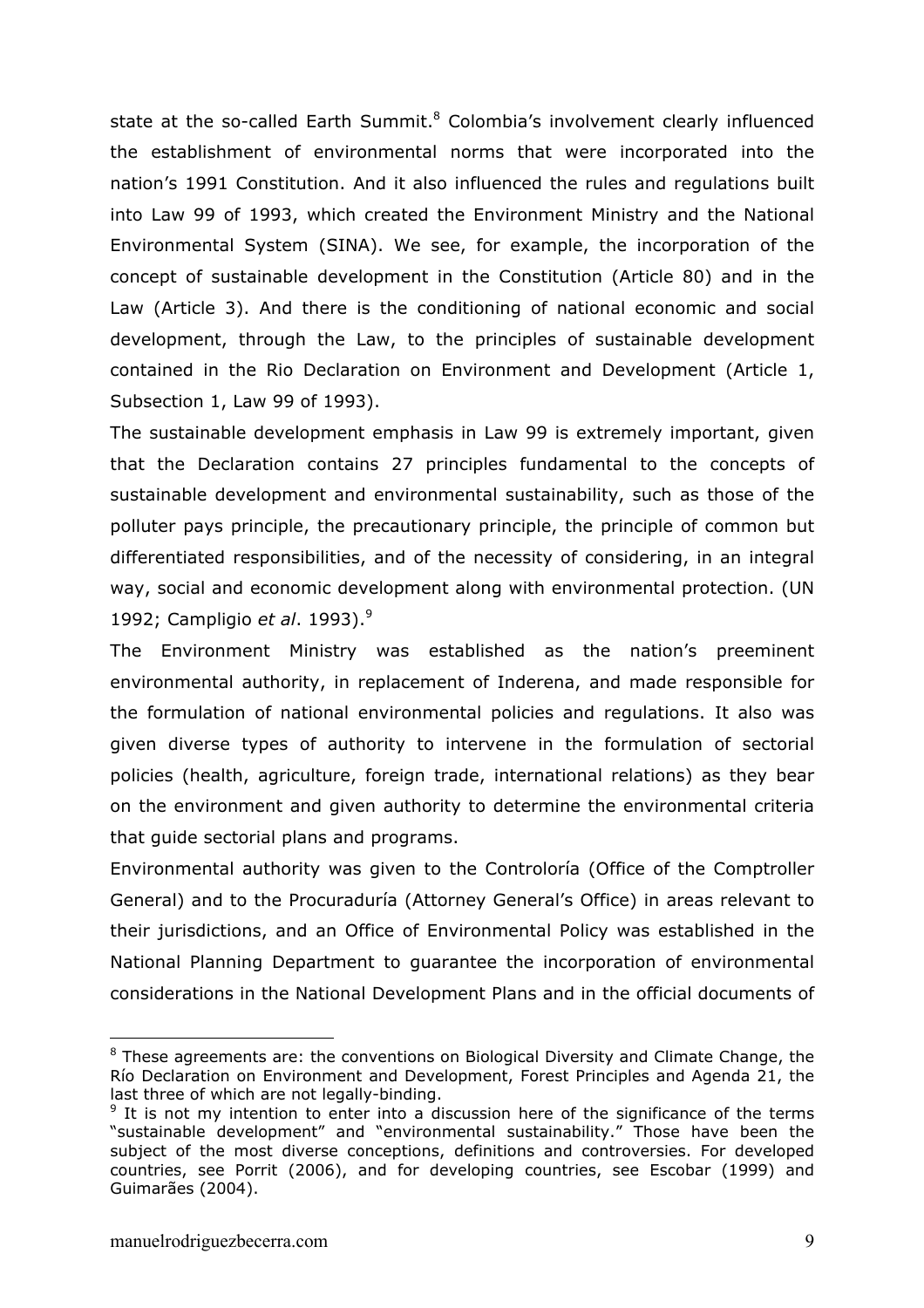social and political economy submitted for consideration to the National Council of Economic and Social Policy (CONPES).<sup>10</sup> It was, at the end of the day, an intersectorial focus whose basis lies in different mandates of the Constitution. That includes the mandate requiring that national and territorial development plans include, as essential pillars, the economic, the social and the environmental (Article 339).

As a result of Law 99, regional environmental authority was given to 34 regional autonomous corporations  $(CARS),<sup>11</sup>$  which together form a system of decentralized, autonomous and participative regional management. Nineteen new corporations were created, the 18 that existed in 1993 were restructured (See Chart), and four urban, environmental agencies were established for cities with more than a million inhabitants. The National Environmental System was provided with five institutes of specialized research so the Ministry would have the information necessary to formulate environmental policy. And both in the Constitution and Law 99, sources of revenue were defined for the Regional Autonomous Corporations (CARs) and for municipal environmental management. The emergence and implementation both of the reform of the early 1990s and of the reform of the early 1970s can be explained through the model of "Policy Regimes" formulated by Carter A. Wilson (2000). This model sheds light on why substantial changes in public policies occur. It establishes that a particular stressor –in this case, the agreements of Stockholm in 1972 and of Río de Janeiro in 1992 and the very particular circumstances that surround them– creates strong pressures that result in a substantial change in the policy regime. The change consists of four interrelated components: the paradigm, the patterns of power, the policies and the organizational arrangements. The two reforms in the policy regime of 1974 and 1991-93 entail changes in the policy paradigm the environmental vision of the sixties and the sustainable development one of the nineties- and alterations in the patterns of power: the Alliance of the López and Gaviria governments with interest groups supportive of environmental

 $10$  CONPES is the Executive Branch's principle entity for establishing economic, social and environmental policies. Presided over by the president of the Republic, with the

participation of the Technical Secretary of the National Planning Department, it consists of all cabinet ministers.

 $11$  The Corporation of the Sierra Nevada of Santa Marta, one of the 34 CARs foreseen under Law 99 of 1993, was not established in the end and was subsequently eliminated through a legislative act.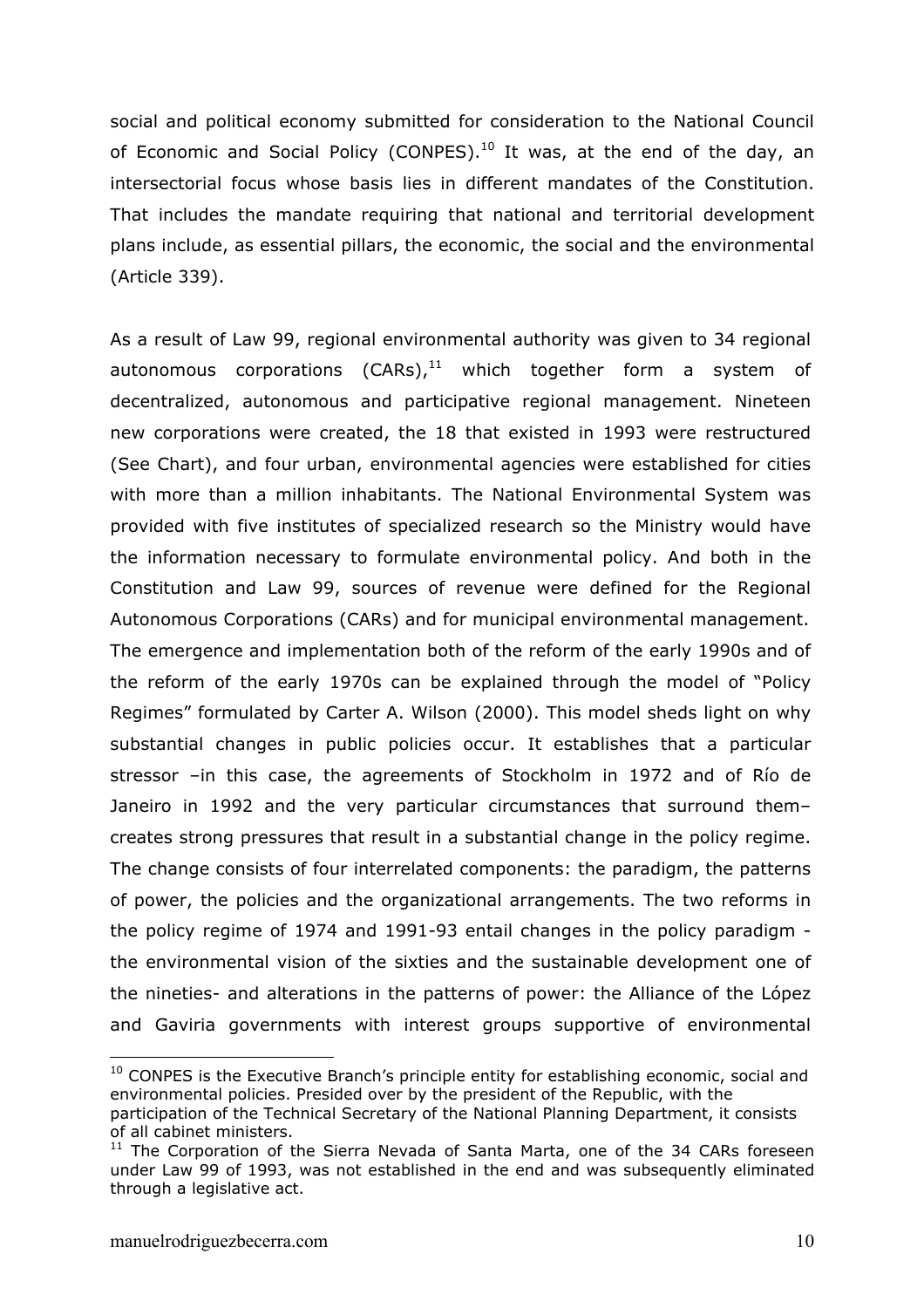reform. They involve changes in policies: the issuing of the Code of Renewable Natural Resources and the Environment (1974), the incorporation of more than 50 articles in the new Constitution (1991) and the approval of Law 99 of 1993. And they involve important transformations in organizational arrangements: the reform of Inderena (1976) and the creation of the Ministry of the Environment as well as of the National Environmental System (SINA) (1993).<sup>12</sup>

In both reforms, paraphrasing Julio Carrizosa, the change in the policy regime is the child of the pragmatic liberalism dominant in the governments of Alfonso López and César Gaviria. This orientation plays a role in the different aspects of policy regime change that, according to Wilson, interact in relatively complex ways. The fact that the reforms occurred during liberal presidencies is consistent with the historical pattern in both developed and developing countries, where periods of strengthened environmental policy, in general, coincide with progressive, liberal and leftist governments. (Janicke and Weidner 1997).

#### Rise and Decline of the Environment Ministry

In a 2008 study, titled suggestively "The Policy of Sustainability: The Rise and Decline of the Colombian Environment Ministry," Henry Mance suggests that after the passing of Law 99 of 1993, the Ministry experienced a period of limited consolidation under the governments of presidents Ernesto Samper and Andrés Pastrana (1994-2002).<sup>13</sup> These limitations and the Ministry's subsequent decline are explained by Mance as related to the great vulnerability of environmental institutions to political changes –a vulnerability, moreover, greater than that of other sectors of the government.

Indeed, the period in question saw setbacks in environmental legislation, along with substantial advances in management. The setbacks occurred even during the time that Juan Mayr, a well-known environmentalist, headed the Ministry (1998-2002). Thus, for example, the Mining Code was reformed so that it reduced the authority of the Ministry and the Regional Autonomous Corporations

 $12$  Roth (2002) has interpreted the policy changes of the two periods through Sabatier's (1993) concept of *advocacy coalitions.* 

 $<sup>13</sup>$  A more detailed description of the environmental institutions and policies of Colombia</sup> between 1993 and 2004, as well as an evaluation of the achievements of this period can be found in Rodriguez Becerra, Manuel.2006. "The environmental protection regime." In Cepeda Ulloa, Fernando. *Strengths of Colombia.* Washington DC: Inter-American Development Bank. http://www.manuelrodriguezbecerra.org/bajar/environmental.pdf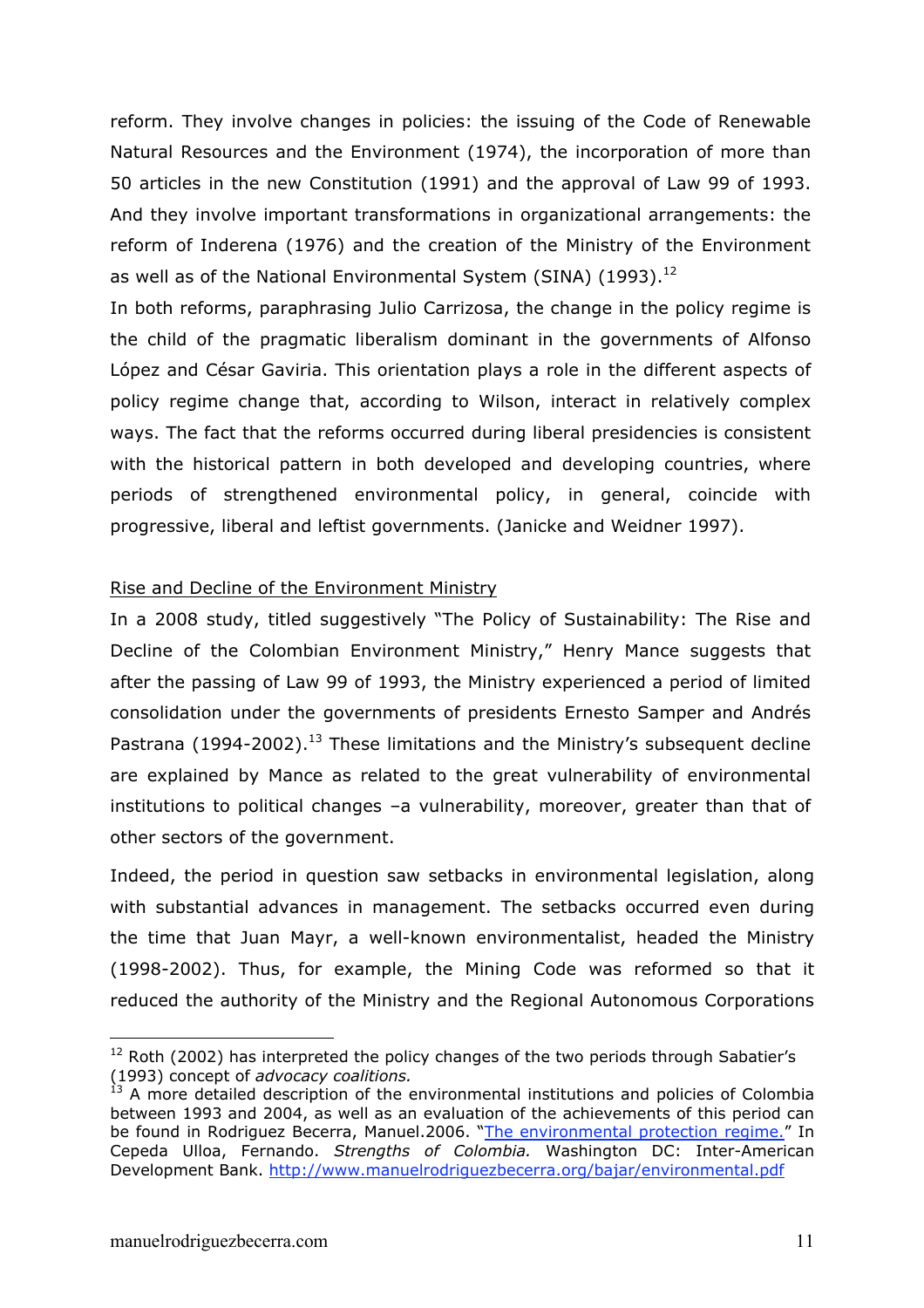in the awarding of environmental licenses for the mining sector (previously established under Law 99 of 1993). This revealed the Ministry's impotence in the face of private sector efforts to make environmental legislation more lax. Similarly, during this period, the portion of the national budget reserved for environmental management began to decline, as can be seen in the following sections:

According to Mance:

The institutional vulnerability of the Ministry was not totally evident under the governments of Samper and Pastrana But under President Uribe, the change has been undeniable. Perceiving the political environment, Uribe has exploited the vulnerability of the Ministry so as to weaken it. (Mance 2008, 1).

Mance also indicates that national environmental institutions greatly declined as a result of the fusion of the old Environment Ministry with a significant part of the Development Ministry (drinking water, basic sanitation, and territorial development). State oversight bodies drew attention to this situation:

As has been repeatedly stated during the last three years by the Contraloría General de la República (Office of the Comptroller General) –CGR–, the nation's environmental sector has clearly suffered under the current administration: (CGR 2005, 4).

The fusion happened as a result of promises made by Álvaro Uribe during his presidential campaign to shake up national government institutions. But it also happened without any evaluation as to its appropriateness. Moreover, it was accompanied by rash declarations by Interior Minister Fernando Londoño who accused non-governmental environmental organizations of being wolves in sheep's clothing, or in other words, allies of guerrillas cloaked in an apparently noble enterprise.<sup>14</sup> Never, in the history of Colombian environmentalism, had a government begun so alienated from environmentalists.

Another evaluation of the environmental performance of the Ministry of the Environment, Housing and Territorial Development (MAVDT) was carried out in

 $14$  Londoño made this declaration in July 2002, when he already been named minister, but President Uribe had yet to take office. A large group of environmentalists sent the president-elect a letter about the matter, but he never responded.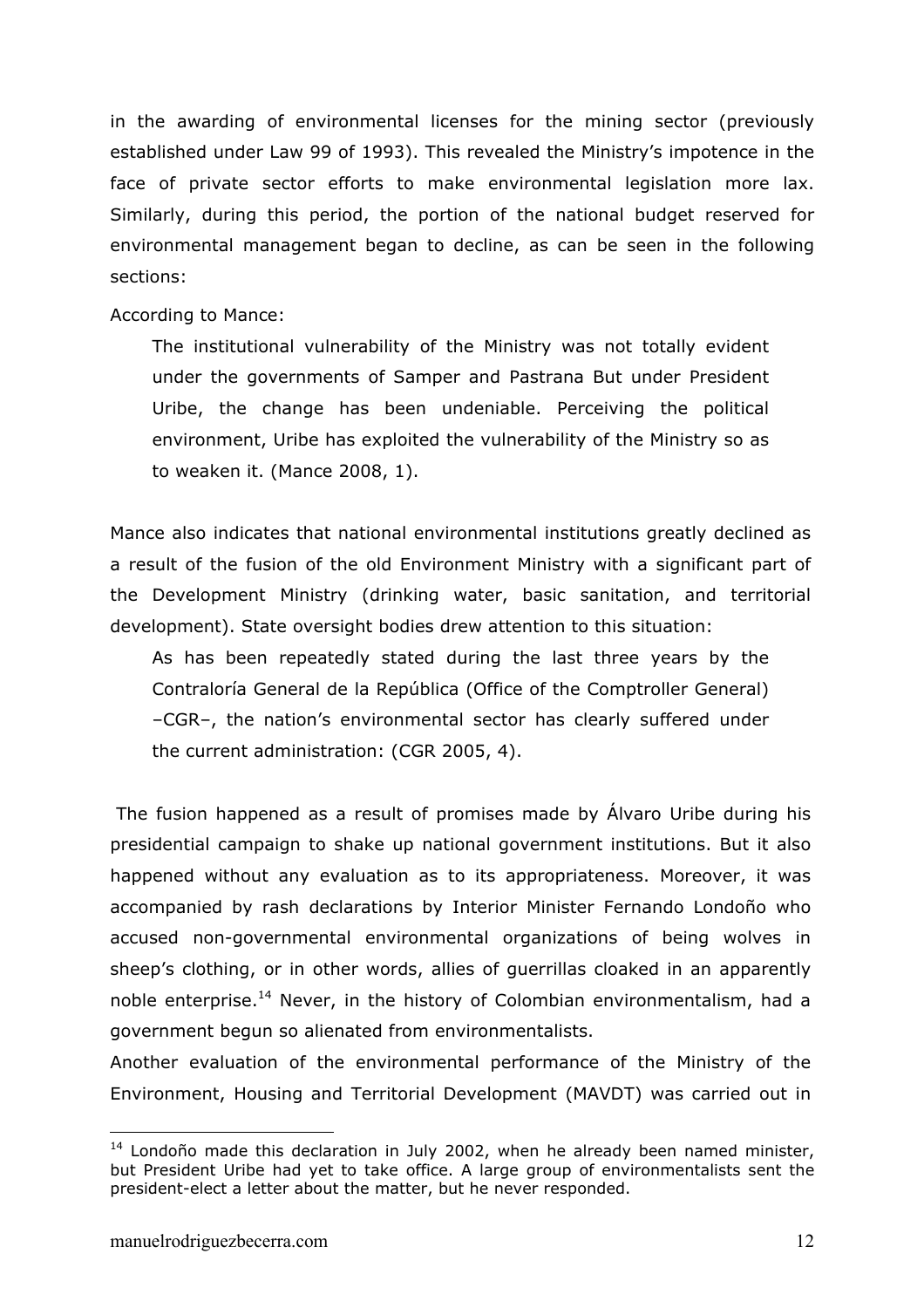2007 on the initiative of the Dutch government as the basis for defining its program of assistance and institutional strengthening of the Vice-Ministry of the Environment. That study concluded that since its creation in 2003, the Vice Ministry of the Environment has been poorly integrated with the vice-ministries of Potable Water and Housing; that between 2002 and 2006 the environmental vice-ministry had a lower budget priority than the other two vice-ministries; and that during the same period, national environmental policy diminished in its technical, financial and leadership capacity compared to the pre-existing institution. (Royal Netherlands Embassy, 2007). The result was a substantial loss in the entity's ability to carry out its basic functions as a central authority and as coordinator of the National Environmental System, in crucial aspects of regulation, planning and the setting of policy (FNA  $^{15}$  2008).

# Weakening of sectorial environmental management

The national government's capacity to green its policies was significantly undermined in 2003 when the Environmental Policy Unit of the National Planning Department was eliminated. This unit had sought to incorporate the environment in the plans and programs of different sectors.<sup>16</sup>

But the weakening of the government's environmental capacity was not limited to this development. The Ministry of Foreign Relations had once played a proactive role in environmental affairs abroad. But its current technical capacity for environmental issues is considerably less than what it possessed in the 1990s.<sup>17</sup> Similarly, little remains of the environmental capacity of the Transport Ministry, which once had one of the strongest environmental units of any such ministry in Latin America (Quintero and Sánchez, 1998).

Some ministries have even played a negative role in environmental protection. For instance, the Transport Ministry appears to have thrown its weight behind the granting of environmental licenses for the construction of the Palermo and

<sup>&</sup>lt;sup>15</sup> FNA: Foro Nacional Ambiental (National Environmental Forum).

<sup>&</sup>lt;sup>16</sup> At the beginning of President Uribe's second term, it was announced that the Environmental Policy Unit would be reconstituted. But as of the end of 2008, little had been done.

 $17$  Interview conducted jointly with Paula Moreno of Andrea Albán, the director of the Division of Special Affairs of the Ministry of Foreign Relations, May 2004. This was part of an investigation on the foreign policy of Colombia in the environmental area (Rodríguez 2005).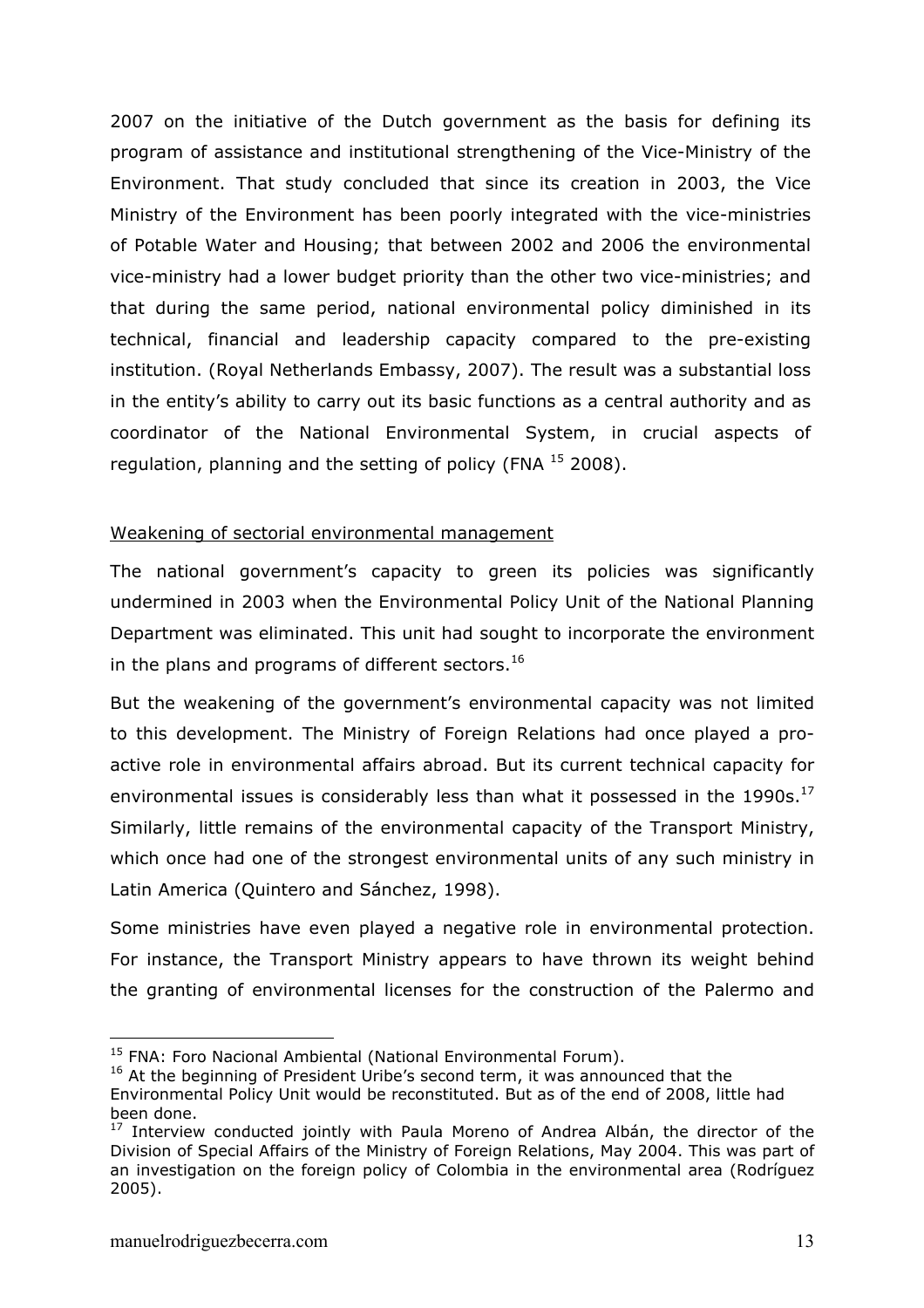Dibuya ports, which have had a destructive impact on environmentally-sensitive areas. (Correa 2006). It is also working on the Las Ánimas-Nuquí highway. And it has announced the building of a highway through the Darién Gap, as well as the construction of the Pacific waterway and Tribugá port. Those works are not only potentially harmful from an environmental point of view. They will be built in the Chocó biographic region, which lies on Colombia's Pacific coast, consists predominantly of rainforest and is considered one of the most biodiverse regions of the planet as well as being home to an Afro-Colombian population of immense cultural richness and diversity. Indeed, it was precisely because of the fragility of the Chocó region and the need to protect it that previous governments abstained from building such infrastructure, preferring instead to avoid any risk of serious environmental harm.

Meanwhile, the Agriculture Ministry, along with the Environment Ministry, played a significant role in the formulation of the Forestry Law, which after being signed by the president, was declared unconstitutional by the Constitutional Court for having violated the constitutional provision requiring prior consultation with indigenous communities. The law, which favored the lumber sector, was clearly unfavorable from an environmental perspective. It's anti-environmental nature was stressed by numerous civil society groups which brought suit to the Court, as well as by the Attorney General of the Nation. (Azuero *et al.* 2006; Mayr *et al.* 2006; Maya 2005).

Ingeominas, an entity affiliated with the Ministry of Mines and Energy, awarded mining titles in the paramos, the national parks and other valuable ecosystems (Vieira 2007), generating heated debate at the beginning of 2009. Still there was opposition. Environment Minister Juan Lozano and his deputy minister, Claudia Mora, adopted a tough position against any mining that put at risk water resources. Moreover, they have tried to nullify the mining concessions granted in the paramos and exclude mining from other areas of ecological importance. (*El Espectador* 2009).

These examples confirm that President Uribe has given priority not to the environment, but to defense, foreign investment, and the exploitation of natural resources. Indeed, he has viewed the environment as an obstacle to those priorities.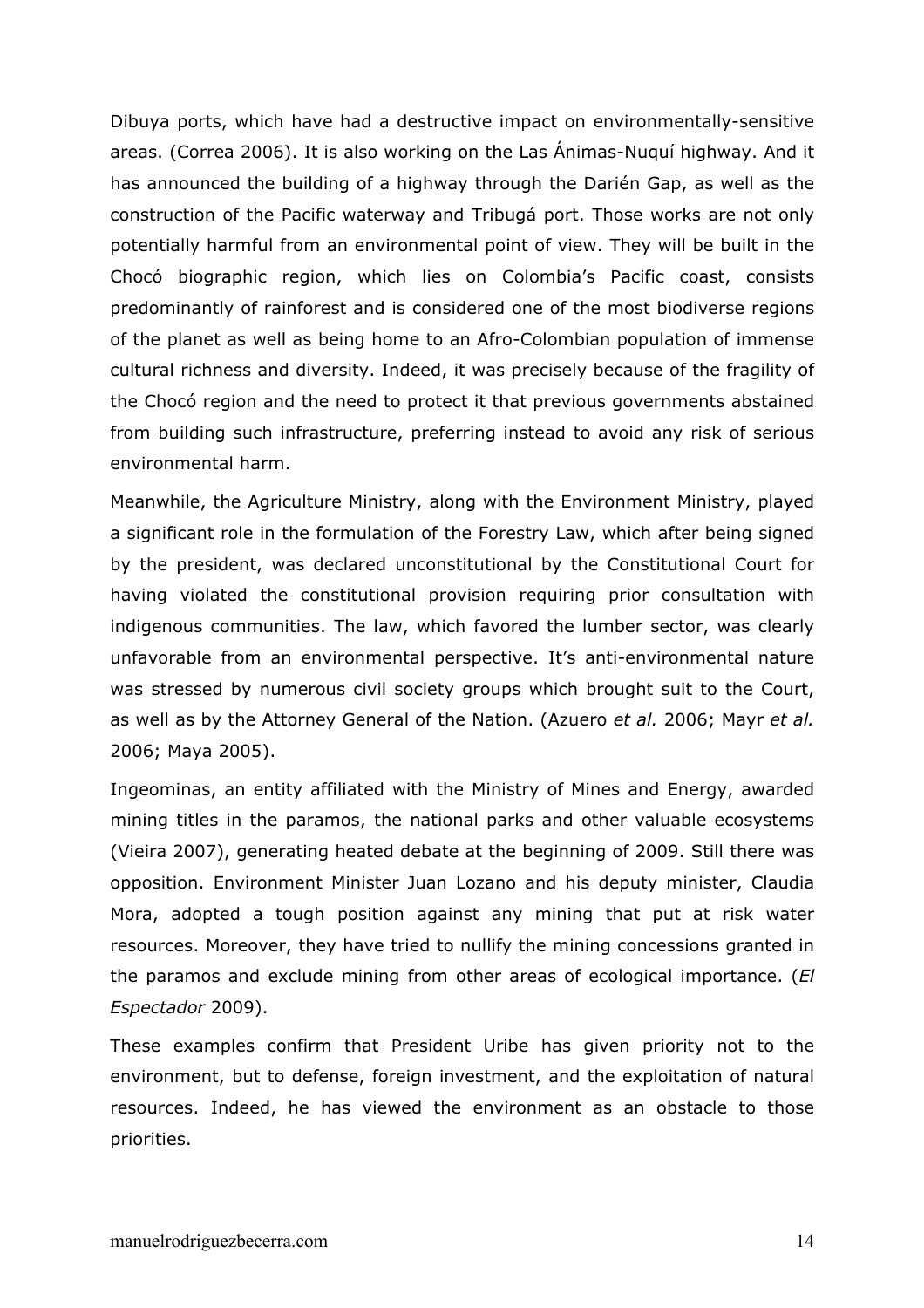The previous examples also illustrate that policy has not been monolithic when it comes to environmental management within the central government. While the Environment Ministry, in alliance with the Agriculture Ministry, promoted a forestry law that was truly worrisome from an environmental standpoint, the Environment Ministry during Uribe's second term confronted the Mining Ministry over mining concessions in areas of high environmental value. The only way to interpret these contradictions is to point to the greater environmental commitment of Minister Juan Lozano (Uribe's second term) in comparison with his predecessors, Cecilia Rodríguez y Sandra Suárez. We see that commitment not only in Lozano's actions but also in his speeches, which reveal that a minister's personal positions always give him some room to maneuver in policy areas. Nonetheless, Lozano's greater commitment –supported to a great extent by his deputy minister, Claudia Mora, an environmentalist of longstanding– encountered roadblocks in a government concerned above all with economic growth and defense. We see that not only in the cases previously mentioned but also in the awarding of an environmental license to the US company Drummond for the largest mining project ever undertaken in Colombia, which is also one of the world's largest open-pit, coal-mining projects. Drummond has a poor record in environmental management (PGNRC 2007). Pressures brought to bear on the Ministry by the executive branch would seem to be the reason that the license was granted.

#### Economic resources in decline

The priority -or lack thereof- given to the Environment Ministry and the National Environmental System (SINA), has been reflected since their beginnings in the economic resources assigned to them. SINA's financing has two large components. First, there is the autonomous regional corporations' income as laid out in the Constitution and Law 99 of 1993. Income is concentrated overwhelmingly in eight CARS. It comes principally from the transfers of municipal property taxes, transfers from the electrical sector, and the high income from the capital of some of those items. In second place are contributions from the General Budget of the Nation (PGN) to the rest of the SINA, including the System of National Parks, the five research institutes, a large number of the autonomous regional corporations, all the sustainable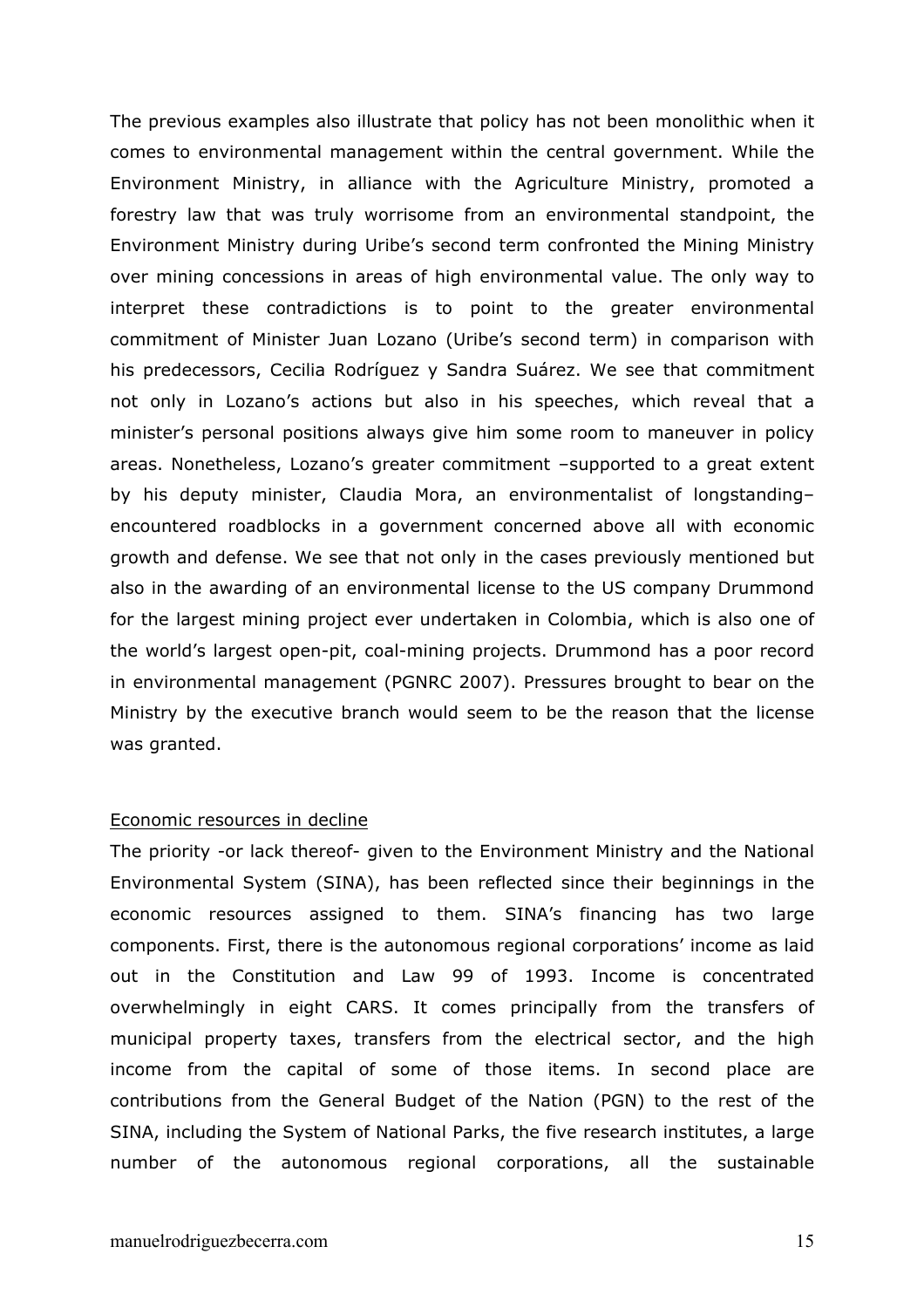development corporations, and the Vice-ministry of the Environment (until 2003, the Environment Ministry). According to figures presented by Guillermo Rudas in a debate over SINA:

The trend in the contributions of the PGN to SINA reflect, during SINA's first three years, the increasing priority that national authorities give to the structuring of the System. Nonetheless, this priority falls off markedly in subsequent years, reflected, above all, in the accelerated decline in absolute terms of the money awarded to SINA. It can also be seen in the significant decline in SINA's percentage of the total General Budget (PGN) which drops from 0.52 percent in 1996 to only 0.14 percent in 2006. The environment represents an ever smaller priority for the State, compared to other areas of public policy. We also see this in the significant decline of the national environmental budget as a percentage of GDP, which drops from 0.11 percent in 1996 to just 0.04 percent in 2006. In other words, there is an inverse relationship between the drop in funding for the environment and the growth in environmental impacts resulting from population and economic growth.

The income of some of the corporations has grown. Those that stand out in this regard are the CVC, the CAR, Corantioquia, the CDMB, the CRC, the CVS, Cornare and Corpoguajira. This income growth is the result of the solid contribution of the corporations' principal sources of financing: the property tax, the transfers from the electricity sector, the mining royalties and the income from accumulated capital. As a result, the historic tendency of this component of environmental financing shows a sustained growth as a percentage of GDP, rising from 0.14 percent in 1996 to 0.28 percent in 2005, and an equally increasing participation in the PGN, which rises from 0.65 percent in 1996 to 0.91 percent in 2005. Nonetheless, this positive trend cannot obscure major deficiencies and the trend in budget reductions in the majority of the autonomous regional corporations and the sustainable development corporations. Indeed, two-thirds of the total national income from the corporations comes exclusively from the eight corporations indicated above. (FNA 2008, 2).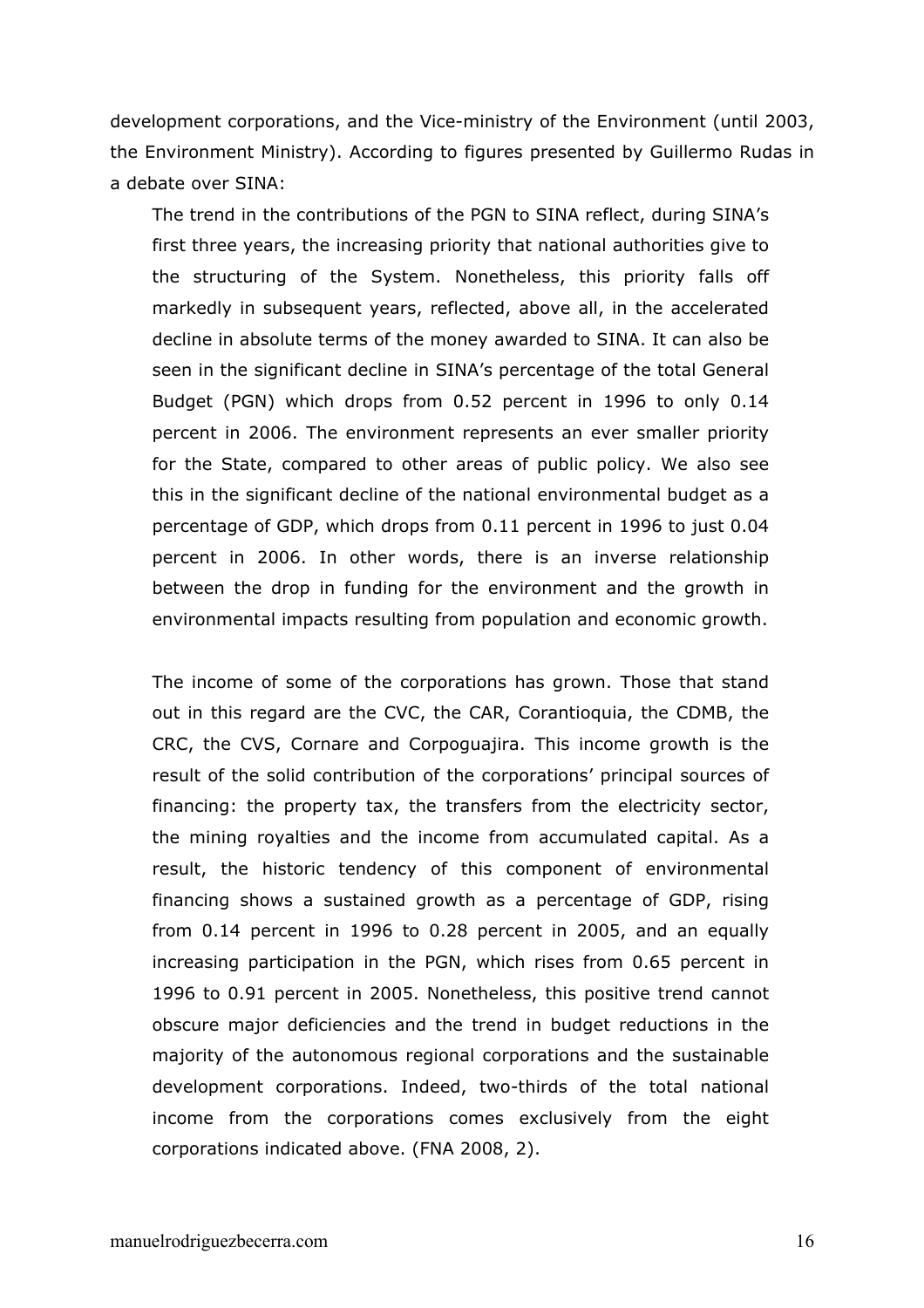According to Rudas' studies (2008a, 2008b), the cutback in resources from the General Budget of the Nation was due to the nation's economic crisis at the end of the last decade, which also affected allocations to other sectors. When the crisis began to ebb at the end of the Pastrana presidency, the budget assigned to the environmental sector increased, seeming to indicate the necessity of returning to previous levels. But again, this allocation fell during President Álvaro Uribe's first term, while sectors like defense, education and transport experienced substantial increases in keeping with their greater importance for the government. This tendency would be partially counteracted during the first two years of President Uribe's second term by an increase in the budget allocations to the national parks and the research institutes, but as has been emphasized:

[...] in order to change the historic tendency this effort had to be not only sustained, but consolidated and expanded to other components of SINA, which continue to be seriously affected by the tendency over the last 10 years to reduce the national resources assigned to SINA (FNA 2008, 2).

#### Decline in the CAR as environmental authorities

The CARs were weakened as environmental authorities in the period 2002-2008. We see this expressed in myriad ways, especially in the overall reduction of funds available to them for environmental management –as examined in the previous section; the decrease in their technical and oversight capacity; and the decline of policy instruments critical for the protection of the environment.

During President Álvaro Uribe's two terms, the CARs were ordered to invest part of their resources in the potable water and sanitation sectors. This led to a worrisome reduction in the funds available for environmental management in at least 20 corporations (the reduction could amount to 36% in real terms) and was in effect a transfer to the CARs of responsibilities belonging to territorial entities. (Rudas 2008b). In 2008, the Office of the Comptroller General of the Republic remarked: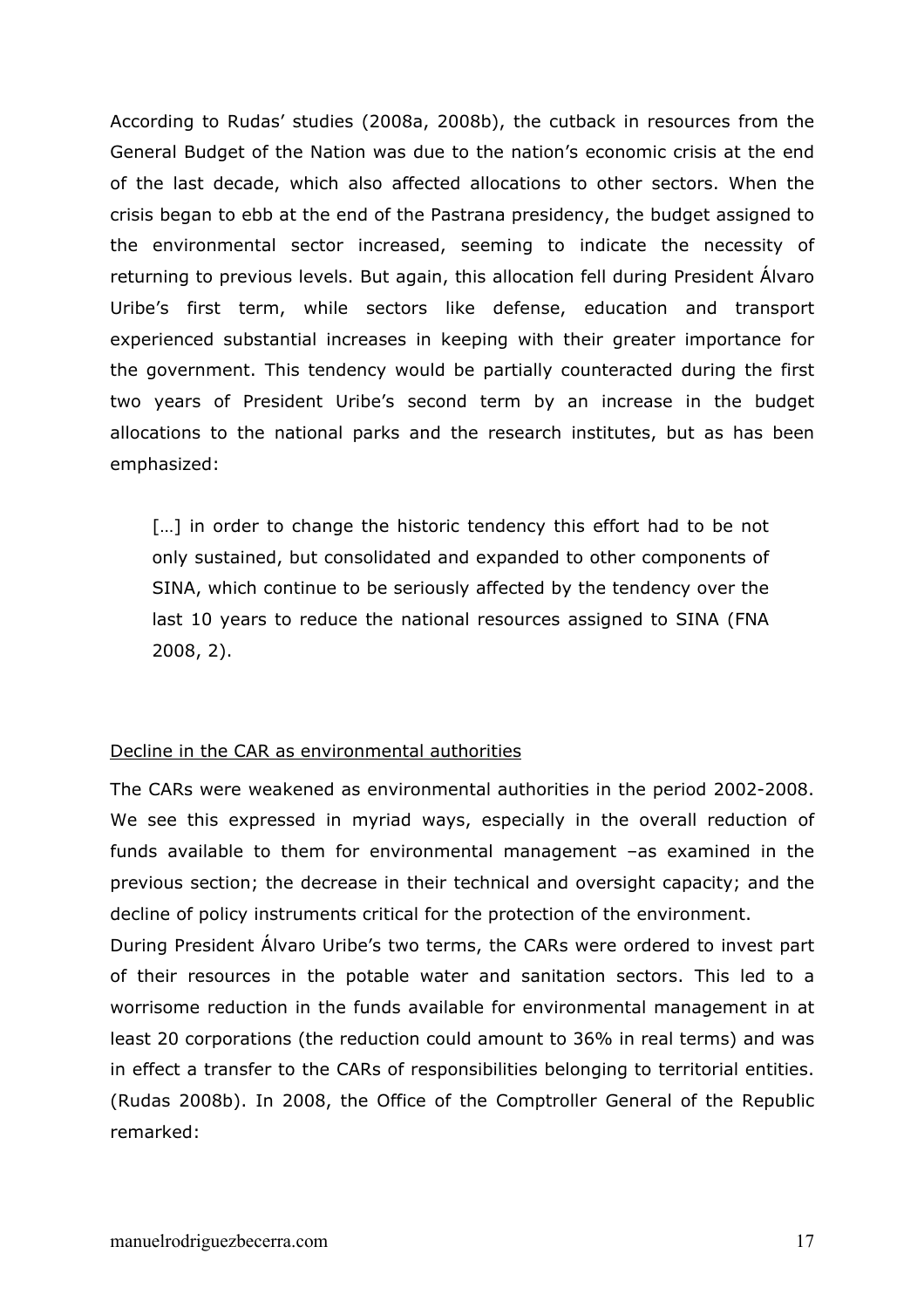It can be inferred that environmental spending has been focused on delivering public services to households (e.g. the demand for water) rather than guaranteeing the supply of environmental goods and services, at least through reforestation. The territorial entities are thus investing funds in activities that, only in some cases, generate concrete benefits for the protection, conservation, and sustainable use of ecosystems and their associated resources. For this reason, we can consider territorial environmental management to suffer from serious weaknesses. (CGR 2008, 8).

The Office of the Attorney General of the Nation similarly found that the CARs could not use their resources for sanitation and the construction of aqueducts as foreseen in the Departmental Water Plans drawn up since 2007 under the guidance of the Vice-Ministry of Water of the MAVDT.

The CARs' capacity to carry out their duties also has been undermined by the reduction in staff functionaries and technicians. This was the result of a presidential directive ordering an increase in the investment budget at the expense of the operating budget, so that the two items would represent respectively 67% and 33% of the total. $^{18}$  As a result, the CARs reduced their staff between 20% and 40%, $19$  even though these dwindling numbers were inadequate to meet the CARs' responsibilities, according to a World Bank analysis (Blackman *et al.* 2004, 80). Indeed, the staff reduction was incongruent with the fundamental role of the CARs as environmental authorities, a role which requires a critical mass of technicians to write regulations, award permits and licenses, and exercise oversight of diverse economic actors.

At the same time, two of the economic instruments critical to the CARs' environmental management, the water-use tax and the pollution tax (paid for dumping sewage in bodies of water), were crippled. The water tax was decreased significantly at the beginning of President Uribe's first term and the pollution tax has not been updated, causing both instruments to lose their effectiveness.

 $18$  The President gave instruction on this matter during the two community meetings (consejos comunitarios) specifically about the CARs, which were conducted in Uribe's first term. (Consejo Comunal, Corporaciones Autónomas Regionales, Universidad de la Sabana, Chía, 6 y 7 de septiembre de 2003; Consejo Comunal, SINA, Cali, noviembre 6 de 2004).

<sup>&</sup>lt;sup>19</sup> Interviews with five CAR directors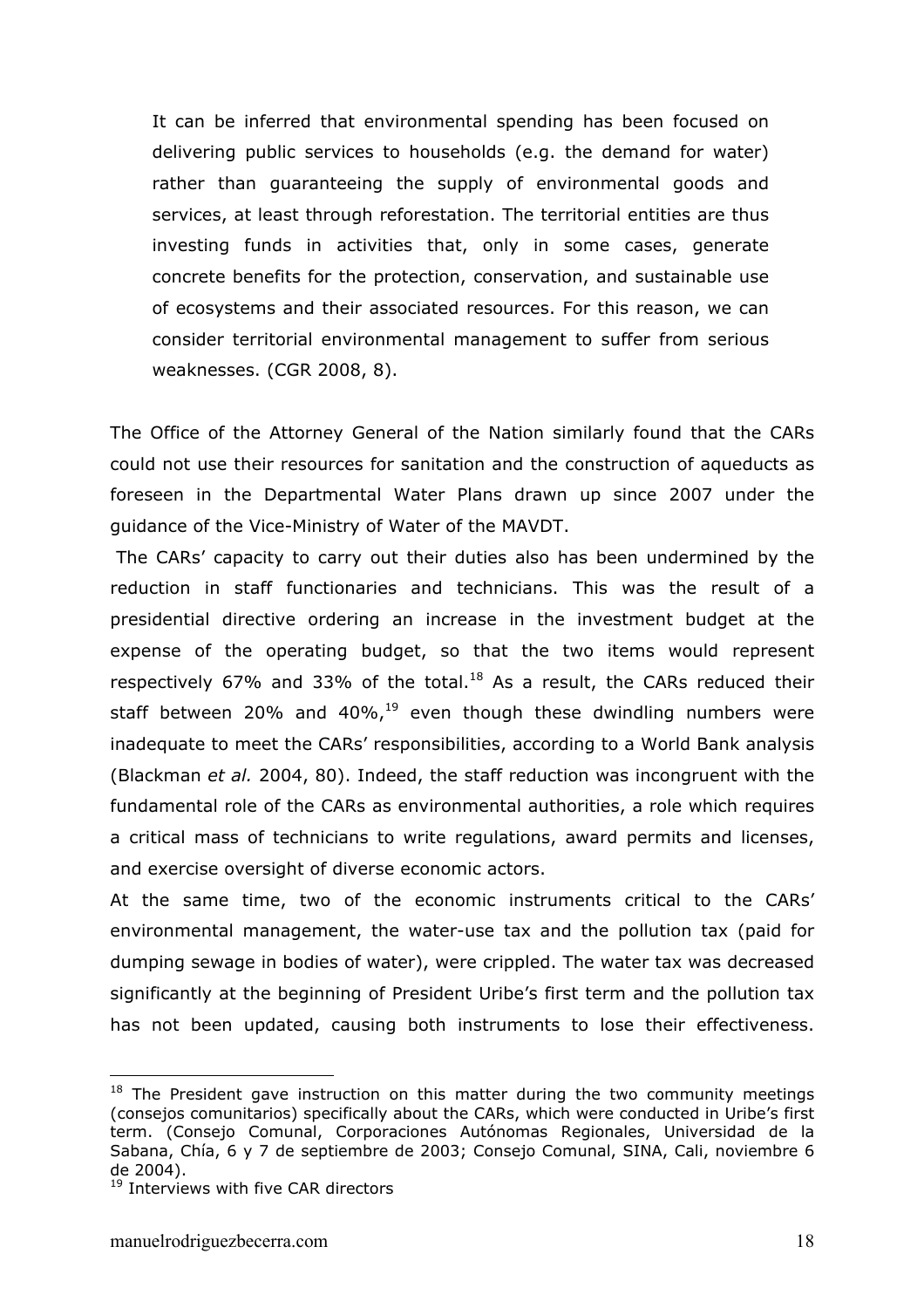(Rudas 2008b). This situation was the result of a decision to favor the productive sector and make the use of water practically free. And it fulfilled the goal of reducing the environmental demands and economic burdens on companies and neutralizing their pollution tax. Thus the two principal economic instruments for protecting water, based on the *polluter pays principle* were practically eliminated. Apart from the decline that they have experienced as a result of decisions taken during President Uribe's two terms, the CARs as a group also have suffered from diverse problems of administration (a lack of transparency, politicization, difficulties in defining priorities); from deficiencies in coordination with the Environment Ministry (some of them derived from weak MAVDT leadership, and others from conflicts arising from the CARs' interpretation of their autonomous status) as well as from difficulties of coordination with urban authorities –in large part because of the lack of clarity in Law 99 with respect to the division of responsibilities ( $CTC^{20}$ 2006; Canal 2007). Many of these difficulties are common to almost all the CARs. But it is important to note that the extent of the difficulties varies enormously among the different corporations. The performance of some of them has been exemplary in comparison with the regional authorities of other developing countries. (FNA 2008).

# Strengths and new signs of weakening

Despite these problems and difficulties, we can look back at SINA's institutionality as positive in many respects, as diverse analyses have found (Sánchez et al 2007). In a debate on this topic, it was emphasized:

SINA's scheme allowed for the structuring of relatively strong, regional environmental authorities, with solid sources of financing partially shielded from shifting priorities in national fiscal decisions. The environmental authorities were able, in many cases, to confront great challenges arising from regional diversity. All that by taking advantage of institutional development and experiences acquired during more than five decades in different regions of the country and in different corporations.

<sup>&</sup>lt;sup>20</sup> CTC: Corporación Transparencia por Colombia.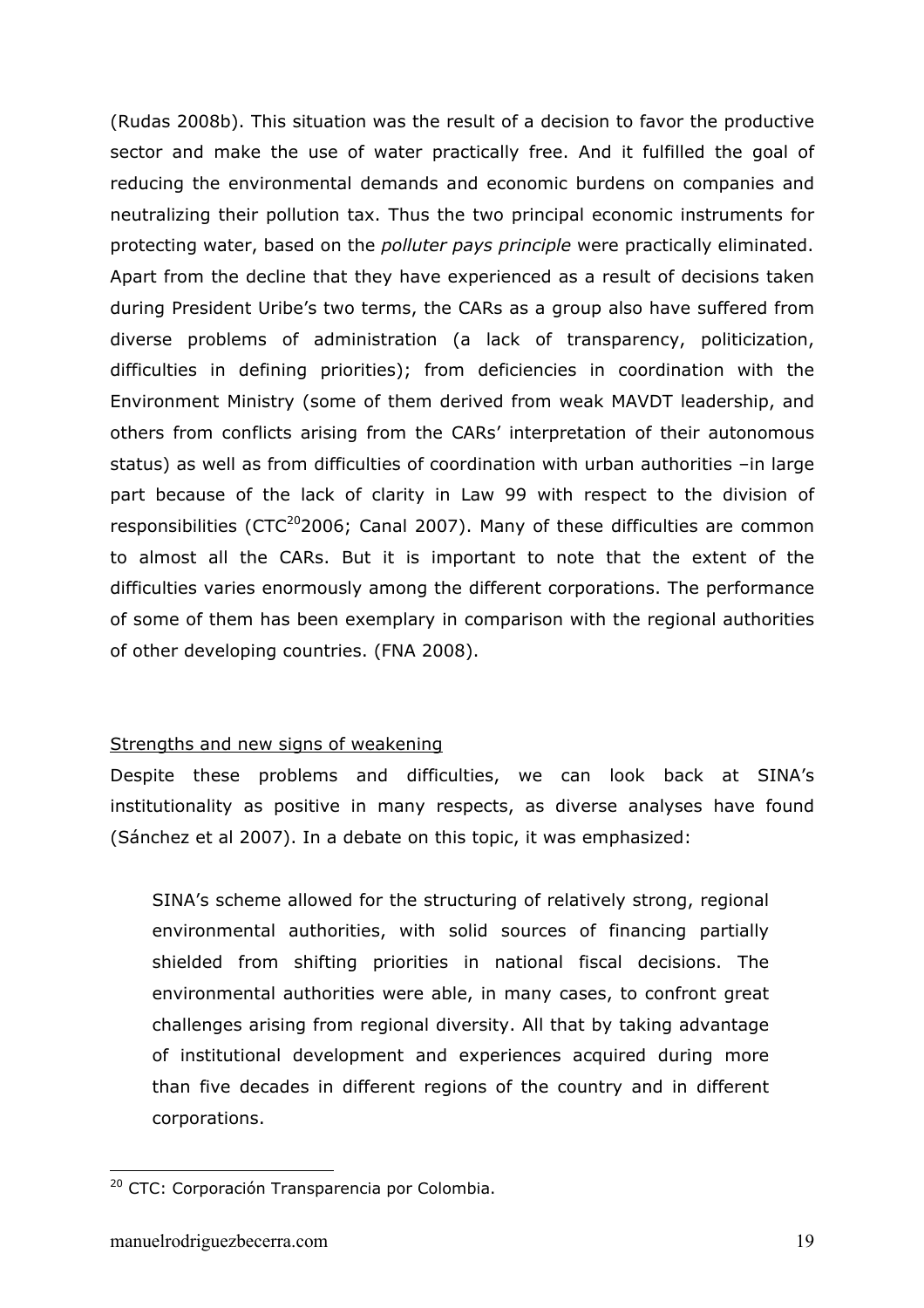One of SINA's principal sources of strength is its institutional scheme. This is characterized by the decentralized, autonomous and democratic nature of the regional corporations. It is fundamental and must continue to develop in all its potential, before being subject to efforts at reform that could easily undermine its virtues, especially under current conditions.(FNA 2008, 4-5).

In general, an examination of the CARs and the MAVDT together since the approval of Law 99 reveals achievements and advances in environmental management, many of them substantive. (Canal 2007). This is true even during President Uribe's two terms --especially the second term-- despite the general decline in environmental policy. But the environmental deterioration of the county –which has been amply documented both in a World Bank report (Sánchez *et al*. 2007) and by IDEAM (2004)– indicates that the MAVDT and the CARs are still far from achieving the goals for which they were created.

Unfortunately, reform appears to be in the air at the expense of environmental management. In December 2008, the President publicly ordered the Environment Ministry to use a new law to eliminate those corporations whose budgets were sufficient only for their operations. The eliminated corporations would be fused with other corporations so as to cut consolidated operating costs in favor of investment.

Moreover, in the same speech  $21$  the president urged the Ministry and the CARs to dedicate part of their investment to deal with the disasters caused by winter rains. As a reaction to this and other presidential instructions regarding the CARs, the director of the Carder, one of the most distinguished corporations in terms of its performance, said:

The CARs are expected to handle emergencies, conduct disaster prevention, manage the impacts of winter, and build infrastructure, when in their spirit they are environmental authorities, which protect natural resources and promote ecological development as well as

 $21$  Communal meeting on Disaster Risks and Assistance, (Consejo Comunal de Riesgos y Atención de Desastres). Sena, Seccional Bogotá, December 6, 2008. (Realized by simultaneous broadcast with various cities, via satellite).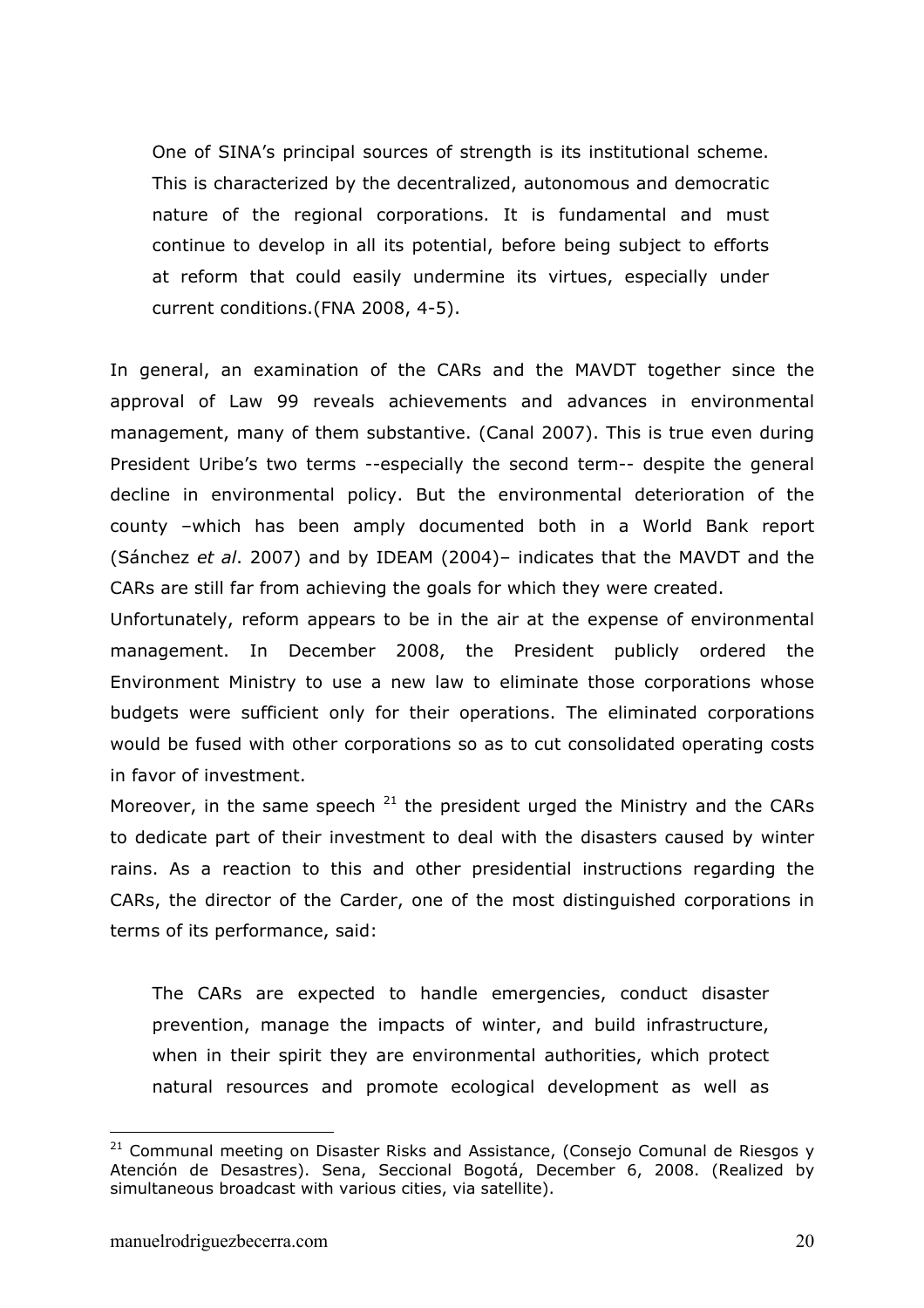environmental sensitivity and education […] The national government cannot oblige the CARs to invest in projects beyond their spheres of action and thus harm their mission (Carder 2009, 1).

## **Final considerations**

This article has tried to illustrate the difficulties involved in "greening" the Colombian state, difficulties that are common to both developing and developed nations. The principal factors behind these difficulties are various conflicts, still not resolved, between models of economic development and environmental protection, which are reflected in the weakening of Colombia's first big environmental reform realized in the early 1970s.

These conflicts intensified at the beginning of the 1990s (Guimarães 2004). On one hand, the concept of sustainable development was enshrined at the highest political levels. Historic environmental agreements were signed and historic declarations made at the Rio Conference of 1992. On the other hand, the final negotiations of the Uruguay Round were drawing to a close, leading to the creation of the World Trade Organization and an acceleration of economic globalization. (OECD $^{22}$  1997).

In many developing countries, globalization has stimulated great transformations in the productive system, frequently with a considerable environmental impact. This can be seen in the case of Colombia, which is rapidly being transformed into a mining country and could possibly become a big producer of biofuels as well – two activities with a high environmental impact. The fact that Colombian exports have quadrupled in absolute terms during the last six years is an indication of the depth of this change. Indeed, it is fair to say that the weakening of environmental institutionality and policy in Colombia over the last six years corresponds to desires to boost exports. According to this vision, obstacles to the export model, based largely on foreign investment, must be removed, including many environmental policies and norms. We see this in government actions intended to create more favorable conditions for foreign investment, which are described throughout this paper, as well as in repeated declarations by high-level government officials. At the same time, this vision represents a great

<sup>&</sup>lt;sup>22</sup> OECD: Organization for Economic Cooperation and Development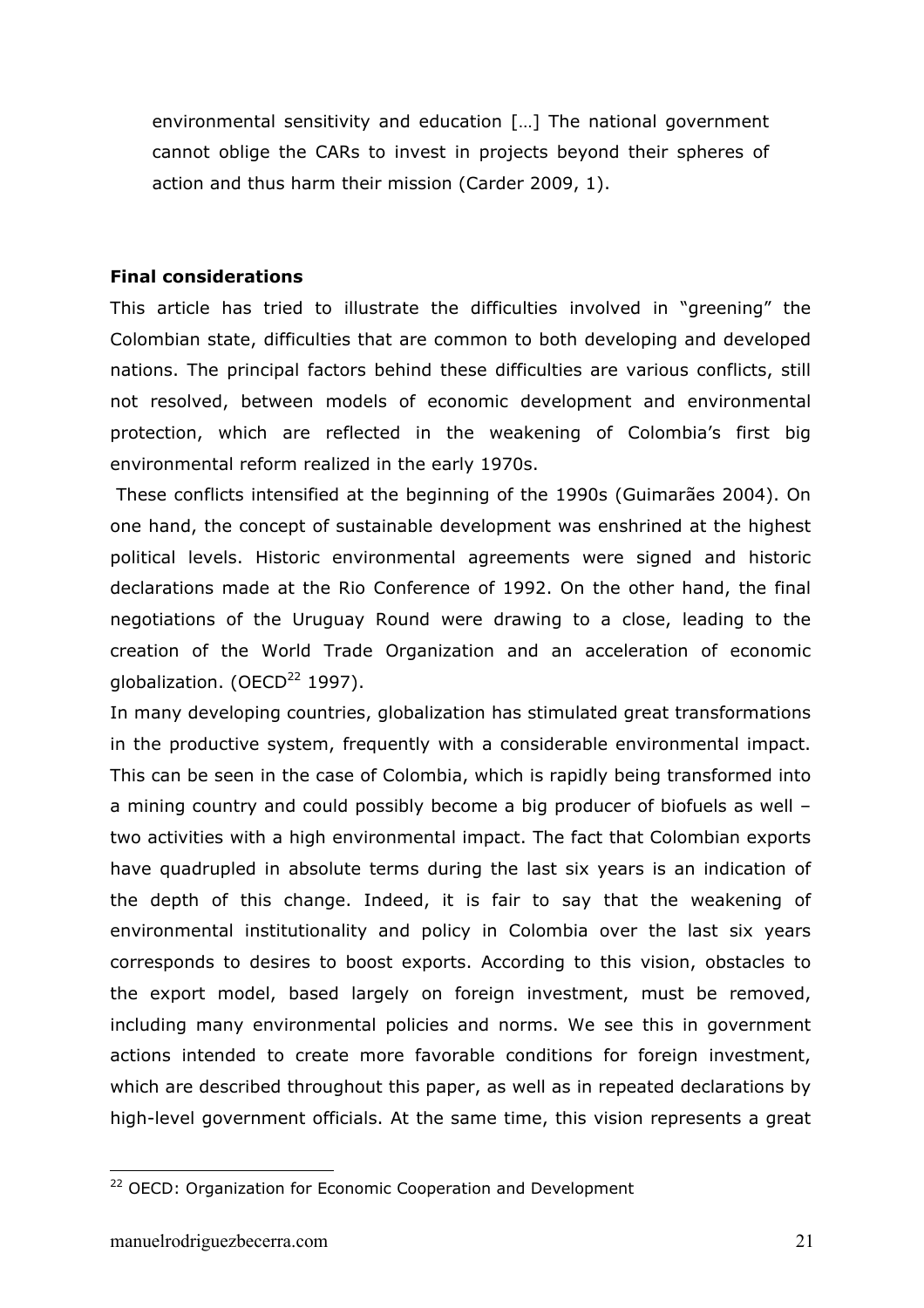environmental setback compared to the vision that motivated the reform in the early 1990s. It also fails to take into account recent formulations that make sustainable development a fundamental goal of society in the context of globalized capitalism. (Porrit 2006). Nonetheless, it is important to point out that the environmental weakening also is related to the government's focus on the "Democratic Security" policy. That emphasis has generally reduced resources not only for environmental policy but for social policy as well. ( $CNP<sup>23</sup>2004$ ).

Environmental policy's dependence on presidential will is another factor that has made it more difficult to "green" the State, both in our country, as shown in this article, as in developed and developing countries generally. (Mance 2006a; Janicke and Weidner 1997). It means that reforms which are oriented around strengthening environmental policy and carried out by one administration can be weakened by subsequent administrations, which don't consider them a priority. In other words, the institutionality of the environment within the state apparatus is more vulnerable to the will of the heads of state than other more traditional areas of public administration, as can be clearly seen in the case of US President G. W. Bush (Kennedy 2004). This phenomenon –which works both to weaken and strengthen environmental institutionality– has been at work in other nations of Latin America and the Caribbean over the last two decades, according to a preliminary exploration of the topic carried out for Argentina, Brazil, Ecuador, México and Perú (Rodríguez 2008).

The dependence of environmental policy on the will of heads of state is favored in part by the relative weakness of civil society groups working on environmental issues. This is exaggerated in developing countries where large sectors of the population are fighting; above all, to obtain the basic necessities of life in areas like health, education, housing and security and are little concerned with the environment. We did not explore that problem in this article. But, as indicated, presidents of Colombia have been able to direct environmental policy in essential matters, taking into account civil society organizations and seeking their help, when they decide to prioritize environmental affairs -as happened during the governments of president César Gaviria and Alfonso López. But they also have ignored civil society organizations and even attacked and discredited them when

<sup>&</sup>lt;sup>23</sup> CNP: National Planning Council (Consejo Nacional de Planeación.)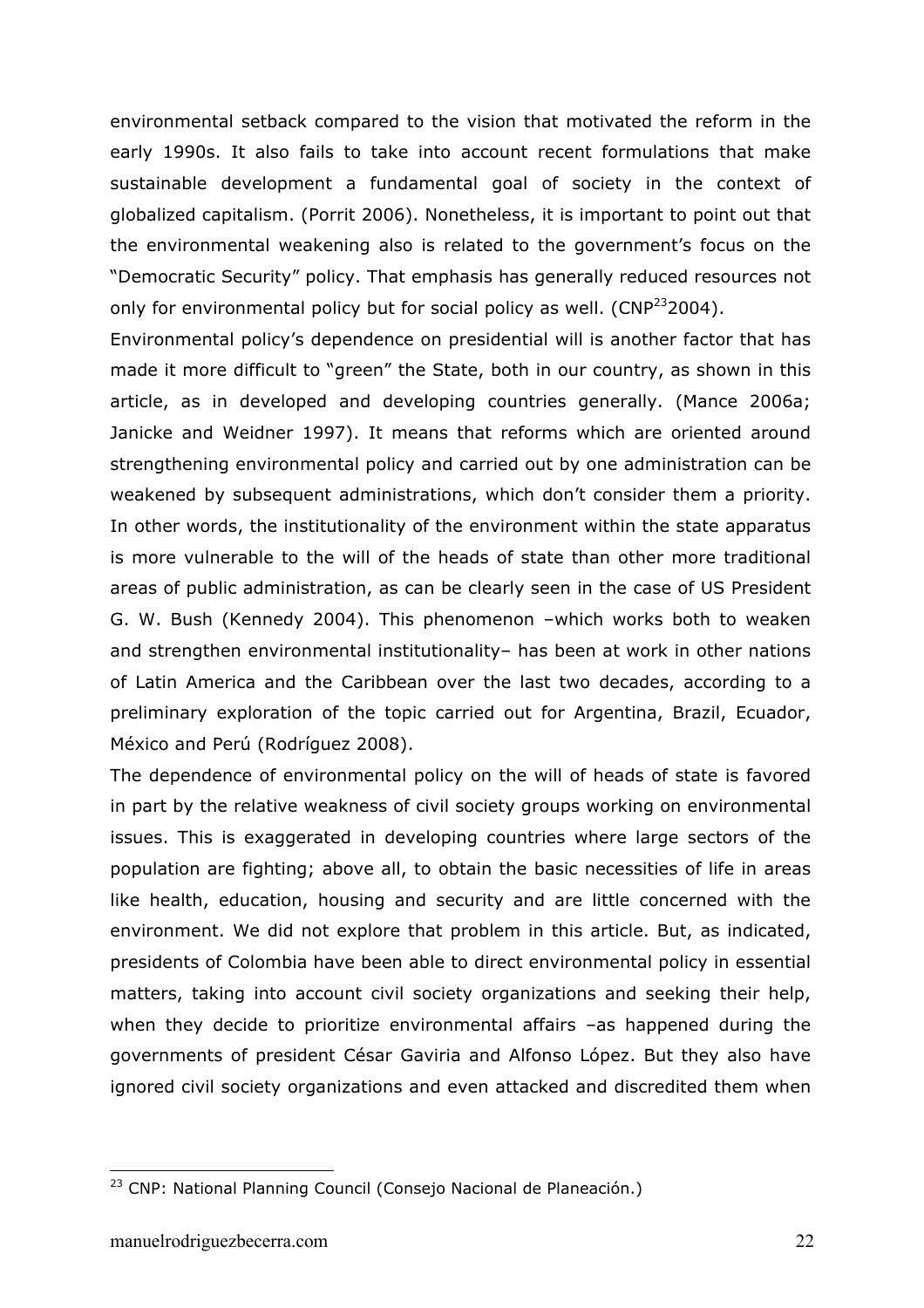they sought to weaken environmental institutionality and policy, as happened at the beginning of President Álvaro Uribe's administration.

# **References**

- 1. Asociación de Profesionales al Servicio del Estado en la Gestión Ambiental (APROAMBIENTE). 1990. La creación del Darnar ¿Una respuesta real o burocrática a la crisis ambiental del país? *Revista de la Universidad Nacional*, XXVII: 33-42.
- 2. Asociación Nacional de Empresarios de Colombia (ANDI). 1974. Comentarios al proyecto del Código de los Recursos Naturales Renovables y del Medio Ambiente (unpublished document).
- 3. Azuero, Alejandra, Daniel Bonilla, Humberto García y Luis Alfredo García. 2006. *Demanda de inconstitucionalidad contra la integridad de la Ley 1021 de 2006, "Por la cual se expide la Ley General Forestal"*.
- 4. Blackman Allen, Sandra Hoffman, Richard Morgenstern and Elizabeth Topping. 2004*. Assessment of Colombia's National Environmental System (SINA)*. Washington: Resources for the Future.
- 5. Brañes, Raúl (Coord.). 2001. *El desarrollo del Derecho Ambiental latinoamericano y su aplicación*. México: PNUMA.
- 6. Campligio, Luigi, Laura Pineschi, Domenico Siniscalco y Tulio Treves. 1993. *The Environment After Río*. Londres: Graham & Trotman.
- 7. Canal, Francisco. 2007. *Elementos de análisis para la evaluación y ajuste de las Corporaciones Autónomas Regionales y de Desarrollo Sostenible.* Bogotá: FNA.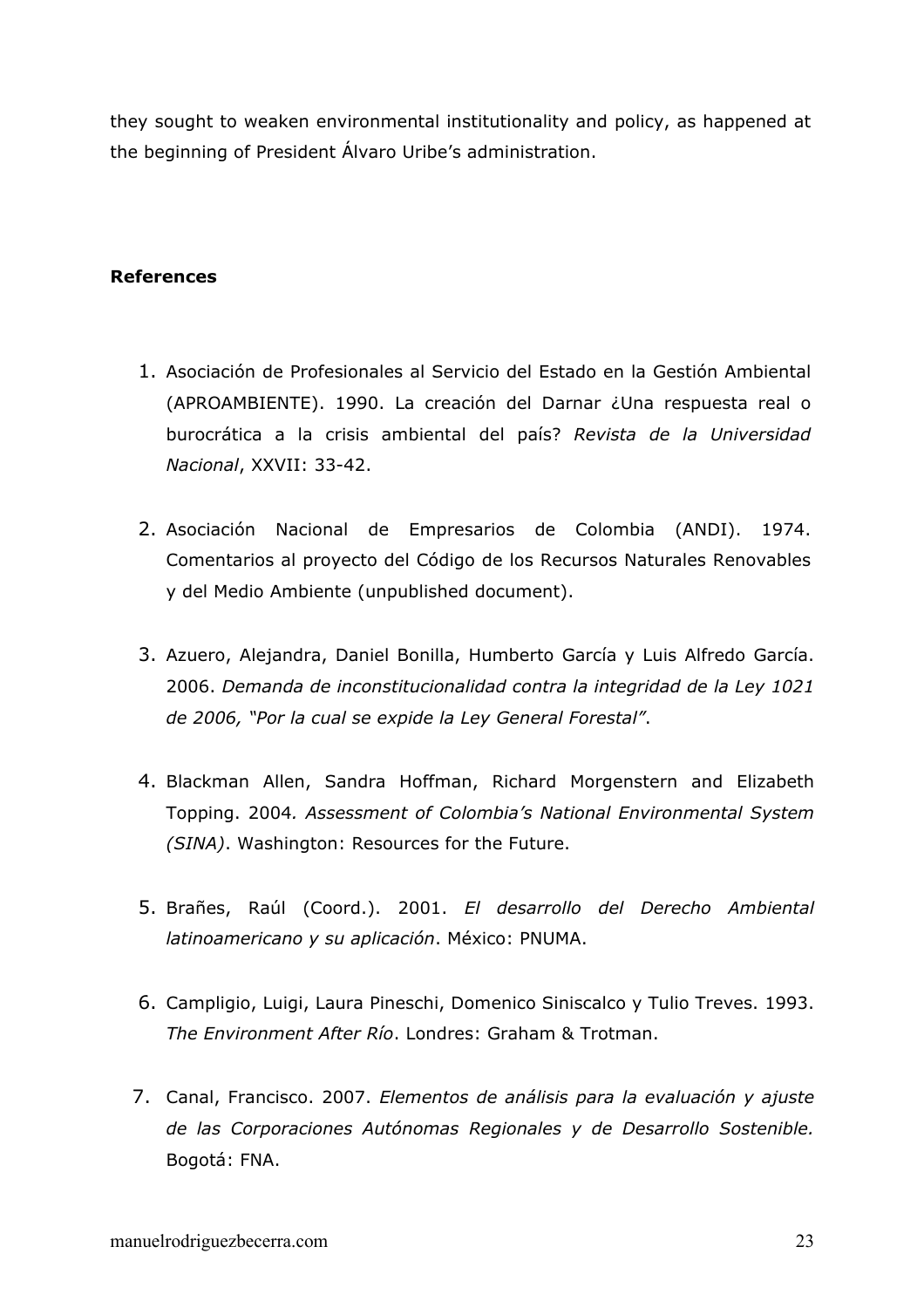- 8. Canal, Francisco y Manuel Rodríguez. 2008. Las Corporaciones Autónomas Regionales, quince años después de la creación del SINA. En *Gobernabilidad, instituciones y medio ambiente en Colombia,* ed. Manuel Rodríguez Becerra, 303-389. Bogotá: FNA.
- 9. Carrizosa, Julio. 2008. *Prólogo. Desarrollo y ambiente*. En *Gobernabilidad, instituciones y medio ambiente en Colombia,* ed. Manuel Rodríguez Becerra, 1-64. Bogotá: FNA.
- 10. Consejo Nacional de Planeación. 2004. *Balance de la Sociedad Civil al Estado Comunitario. Memorias del Octavo Congreso Nacional de Planeación Participativa.* Bogotá: CNP.
- 11. Contraloría General de la República. 2005. *Proceso de reestructuración institucional y administrativa para el sector medio ambiente, 2002-2004*. Bogotá: CGR.
- **12.** Contraloría General de la República. 2008. *Estado de los recursos naturales y del ambiente, 2007-2008.* Bogotá: CGR.
- 13. Corporación Transparencia por Colombia. 2006. *Índice de Transparencia Nacional. Resultados 2004 y 2005.* Bogotá: CTC.
- 14. Currie, Lauchlin. 1952. *Reorganización de la Rama Ejecutiva del Gobierno de Colombia. Informe de una Misión dirigida por Lauchlin Currie.*  Bogotá: Imprenta Nacional.
- 15. Departamento Nacional de Planeación. 1989. *Estudio de gestión institucional de las entidades del sector agropecuario: el caso del Instituto Nacional de los Recursos Naturales Renovables y del Ambiente, Inderena*. Texto inédito.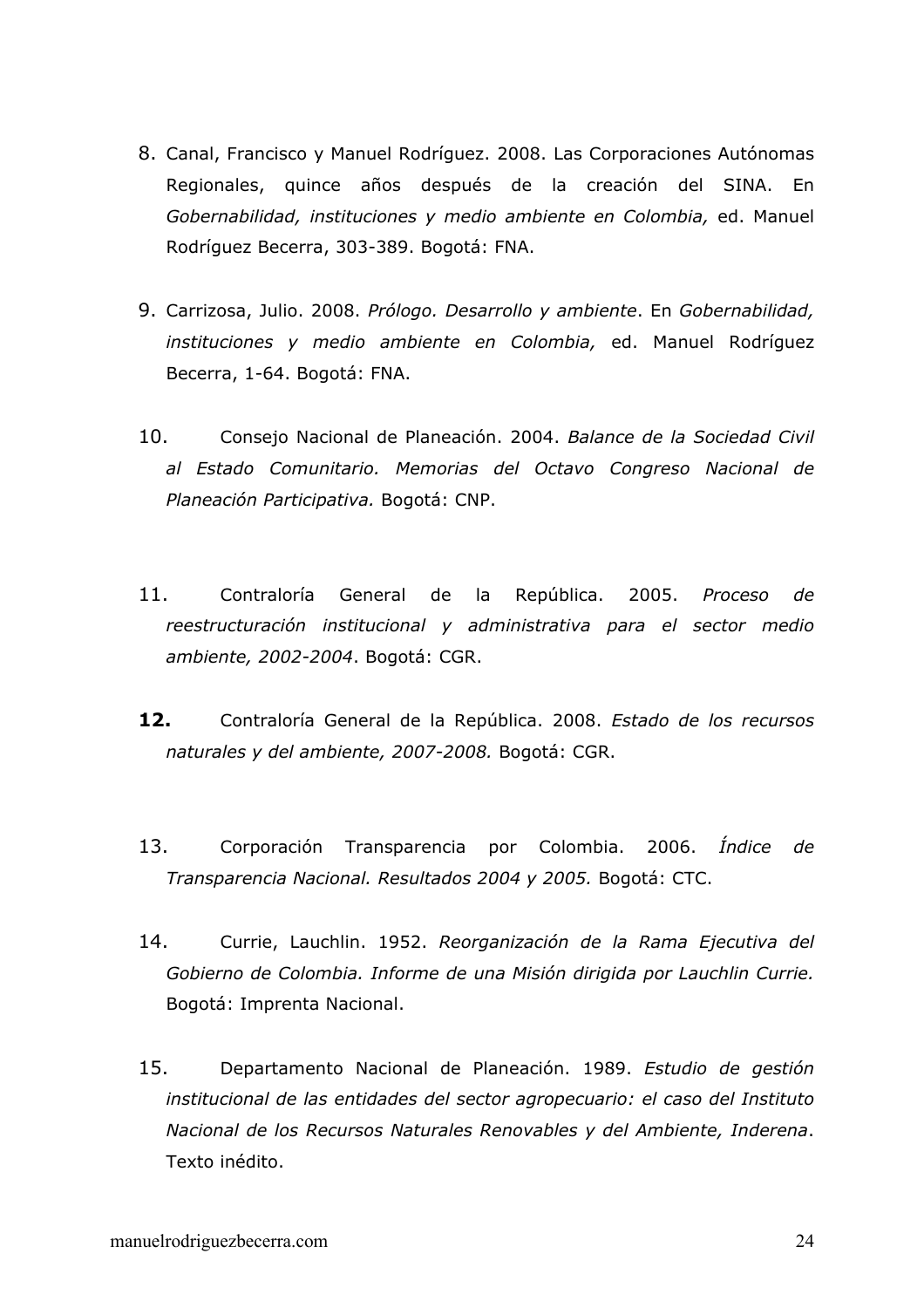- 16. Eckersley, Robyn. 2004. *The Green State: Rethinking Democracy and Sovereignty*. Cambridge: The MIT Press.
- 17. Embajada Real de los Países Bajos. 2007. *Diagnóstico del sector ambiental para el programa de Enfoque Sectorial en Colombia*. Unpublished text.
- 18. Escobar, Arturo. 1999. *El final del salvaje: naturaleza, cultura y política en la antropología contemporánea.* Bogotá: CEREC-ICANH.
- 19. Foro Nacional Ambiental. 2008. Síntesis de conclusiones y recomendaciones. *Mesa de expertos. Quince años del Sistema Nacional Ambiental (SINA), evaluación y perspectivas. Convocada por Foro Nacional Ambiental, Ministerio de Ambiente, Vivienda y Desarrollo Territorial, Consejo Nacional de Planeación, Banco Mundial. Bogotá, Universidad de los Andes, 10 de julio de 2008. Documentos de Política, No. 29.* Bogotá: FNA.
- 20. Fundación Alma. 1990. *Hacia una reestructuración del sector ecológico nacional: conclusiones*. Bogotá: Fundación Alma.
- 21. Guimarães, Roberto. 2004. Awaiting for Godot: Governance, Markets and Ethics in Environmental Policies. Ponencia presentada en la plenaria Governance of Pollution Issues, en el *Open Meeting of the Human Dimensions of Global Environmental Change Research Community*, October 16-18, Canada.
- 22. Hays, Samuel. 1998. *Explorations in Environmental History*. Pittsburgh: Pittsburgh University Press.
- 23. Instituto de Hidrología, Meteorología y Estudios Ambientales de Colombia. 2004. *Informe anual sobre el estado del medio ambiente y los recursos naturales renovables de Colombia.* Bogotá: IDEAM.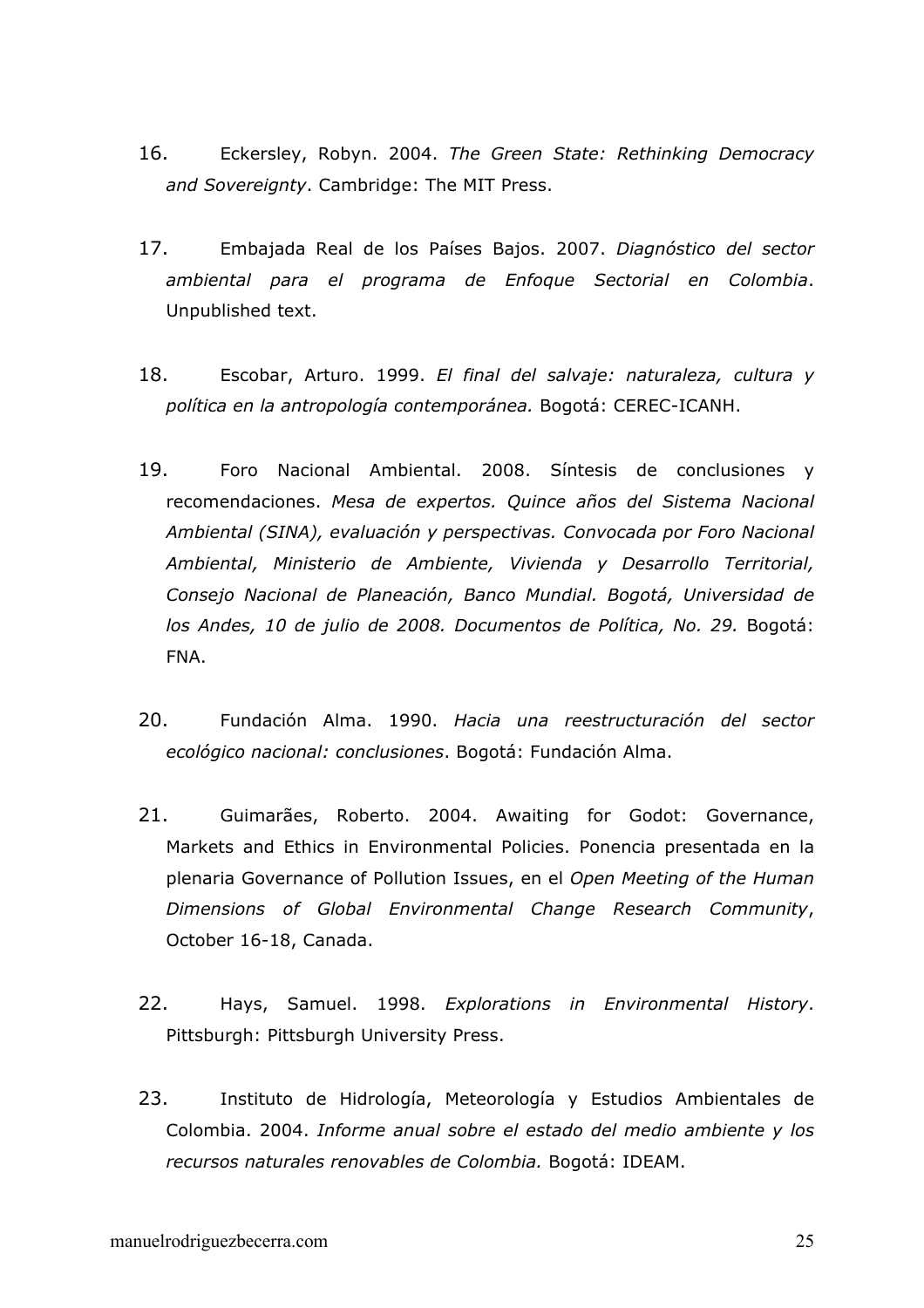- 24. Janicke, Martin and Helmut Weidner (Eds.). 1997. *National Environmental Policies: a Comparative Study of Capacity Building*. Berlin: Springer.
- 25. Kennedy, Robert Jr. 2004. *Crimes against Nature: How George W. Bush and His Corporate Pals Are Plundering the Country and Hijacking Our Democracy.* New York: Harper Perennial.
- 26. Mance, Henry. 2006. *El ascenso y el declive del Ministerio del Medio Ambiente*. *Documentos de Política, No.12.* Bogotá: FNA.
- 27. Mance, Henry. 2008. La política de la sostenibilidad: ascenso y declive del Ministerio del Medio Ambiente Colombiano. En *Gobernabilidad, instituciones y medio ambiente en Colombia,* ed. Manuel Rodríguez, 101- 255. Bogotá: FNA.
- 28. Mayr, Juan, José Mogollón, Manuel Rodríguez y Eduardo Uribe. 2006. *Asuntos esenciales para comunicar al Señor Presidente en relación con la Ley Forestal. Documentos de Política, No. 10.* Bogotá: FNA.
- 29. Meadowcroft, James. 2007. Greening the State? Presentation at The International Studies Association Annual Convention, February 28-March 3 http://www.allacademic.com//meta/p\_mla\_apa\_research\_citation/1/8/0/7 /8/pages180788/p180788-1.php (Recovered October 3, 2008).
- 30. Miller, Char and Hal Rothman (eds.). 1997. *Out of the Woods: Essays in Environmental History*. Pittsburgh: University of Pittsburgh Press.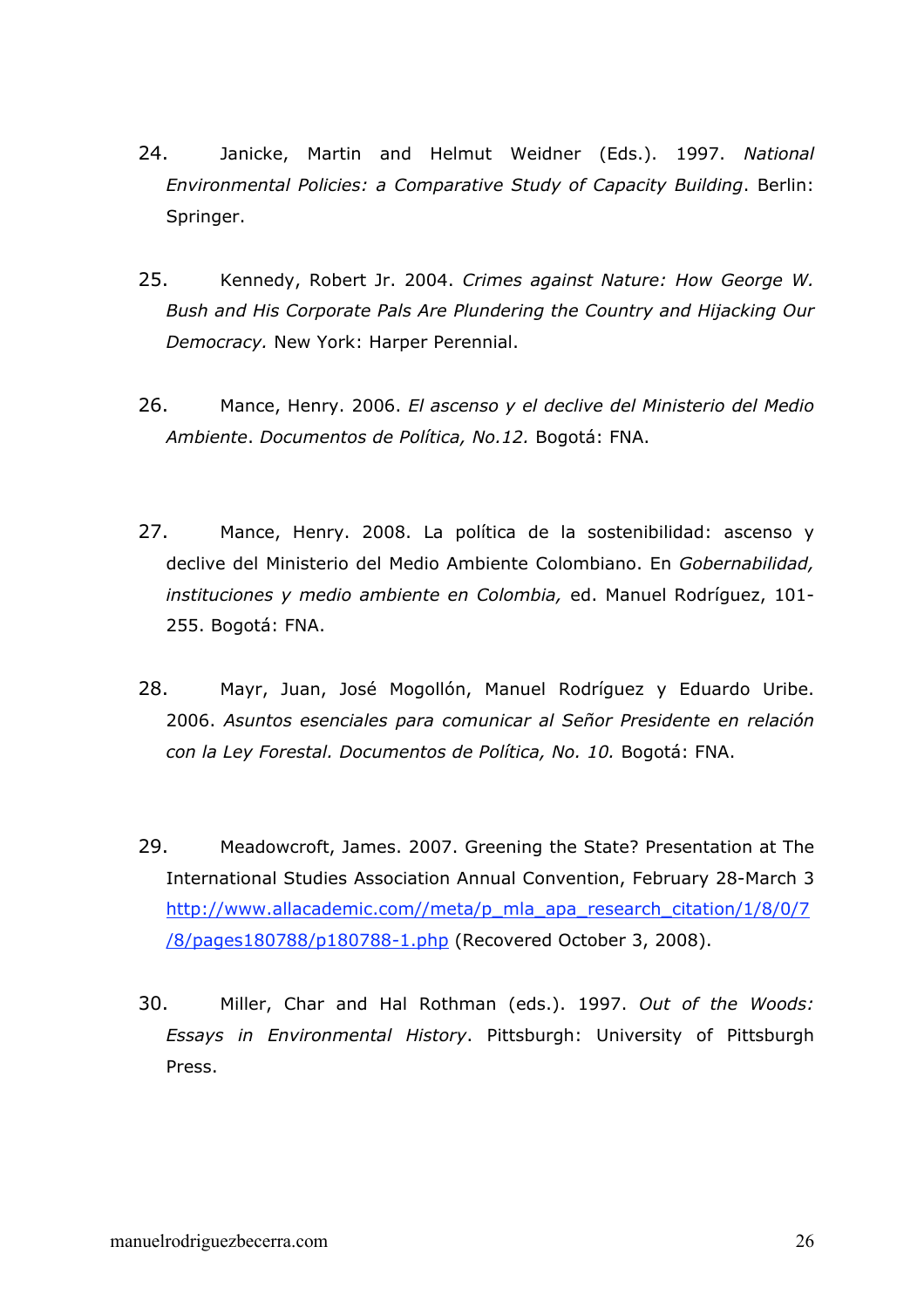- 31. Nassar, Alberto. 1990. Anotaciones sobre las Corporaciones Autónomas Regionales. Síntesis de su gestión en 36 años de existencia. *Revista de las Corporaciones Regionales,* No. 1: 97-102.
- 32. United Nations Organization. 1992. *Report of the United Nations Conference on Environment and Development.* New York: UNO.
- 33. Organization for Economic Cooperation and Development. (1997). *Economic Globalization and the Environment.* Paris: OECD.
- 34. Porrit, Jonathan. 2006. *Capitalism. As if the World Matters*. London: Earthscan.
- 35. Procuraduría General de la Nación. 2007. *Diagnóstico sobre el otorgamiento de títulos mineros en los páramos de Colombia.* Unpublished text.
- 36. Quintero, Juan and Ernesto Sánchez. 1998. The Institutional Process of Environmental Planning and Management in the Road Infrastructure Sector of Latin America. Presented in the *IIIº Encontro Ibero-Americano de Unidades Ambientais do Setor Transportes*, Rio de Janeiro.
- 37. Rodríguez, Manuel. 1994. *Memorias del Primer Ministro del Medio Ambiente de Colombia. Bogotá, Ministerio del Medio Ambiente.* Bogotá: Imprenta Nacional.
- 38. Rodríguez, Manuel. 2005. La política exterior ambiental de Colombia en el Ámbito global. En *La política exterior de Colombia en el siglo XXI,* eds. Martha Ardila, Diego Cardona y Socorro Ramírez, 145-213. Bogotá: Fescol.
- 39. Rodríguez, Manuel. 2008a. Declive de las instituciones y la política ambiental en América Latina y el Caribe. En *Gobernabilidad, instituciones y*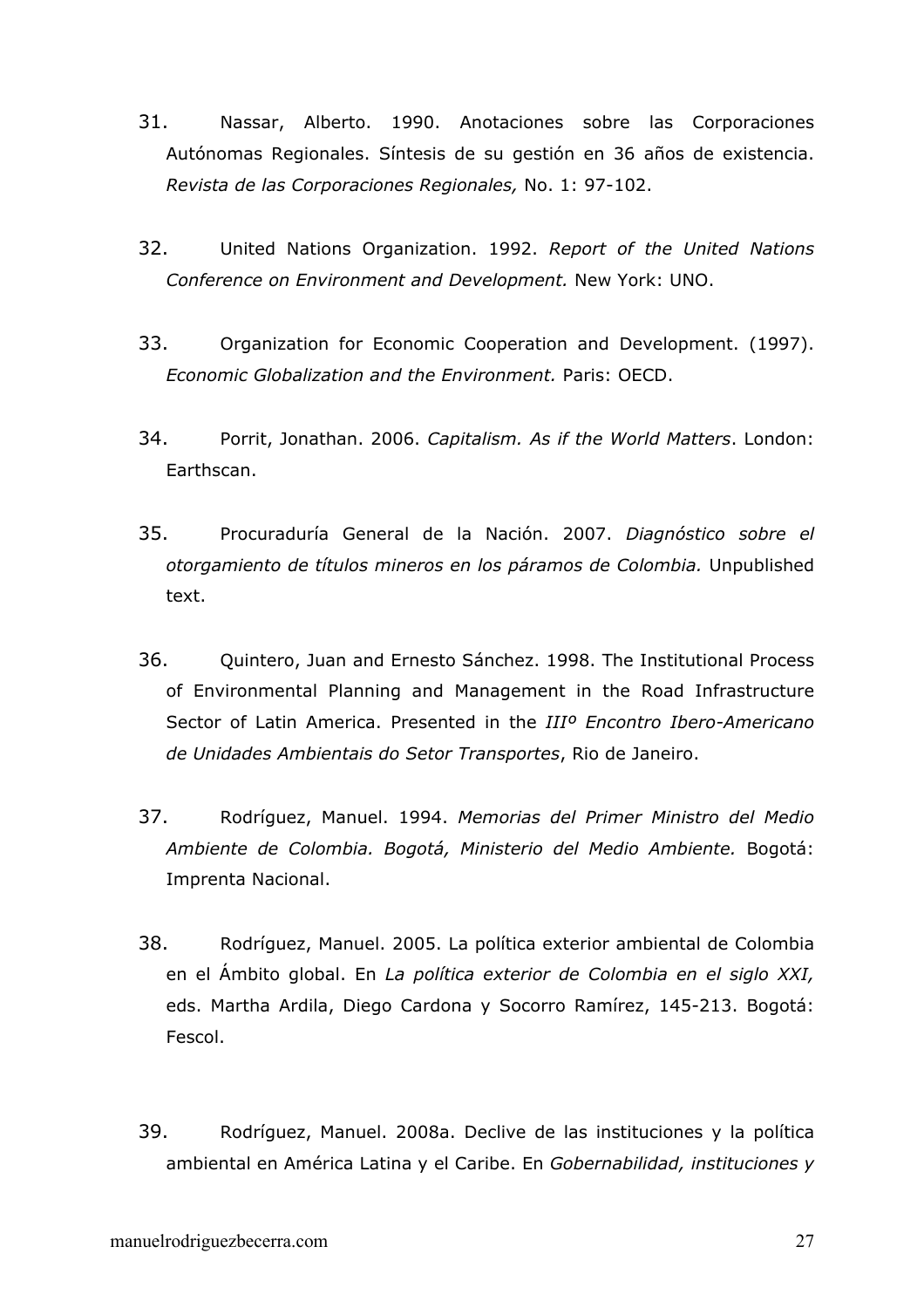*medio ambiente en Colombia,* ed. Manuel Rodríguez, 65-99. Bogotá: Foro Nacional Ambiental, 2008*,* pp. 65-99.

- 40. Rodríguez, Manuel (ed.). 2008b. El ambientalismo en América Latina y el Caribe. En *América Latina desde 1930. Historia general de América Latina*, Vol. VIII, coord. Marco Palacios, 521-576. Paris: UNESCO.
- 41. Roth, Andre. 2002. *Políticas públicas, formulación, implementación y evaluación*. Bogotá: Ediciones Aurora.
- 42. Rudas, Guillermo. 2008a. Financiación del Sistema Nacional Ambiental de Colombia: 1995-2006, y proyecciones 2007-2010. En *Gobernabilidad, instituciones y medio ambiente en Colombia,* ed. Manuel Rodríguez Becerra, págs. 253-301Bogotá: FNA.
- 43. Rudas, Guillermo. 2008b. *Indicadores económicos y fiscales de la política ambiental de Colombia. Documentos de Política, No. 26.* Bogotá: FNA.
- 44. Sabatier Paul and Hank Jenkins-Smith. 1999. The Advocacy Coalition Framework. In *Theories of the Policy Process*, ed. Paul Sabatier, 177-155. Boulder: Westview Press.
- 45. Sánchez, Ernesto, Kulsum. Ahmed y Yewande Awe. 2007. *Prioridades ambientales para la reducción de la pobreza en Colombia. Un análisis ambiental de país para Colombia*. Washington: Banco Mundial.
- 46. Sands, Philippe. 1994. *Principles of International Environmental Law.* New York: Manchester University Press.
- 47. United Nations Environment Programme. 1994. *Selected Multilateral Treaties in the Field of the Environment.* Glasgow: Cambridge University Press.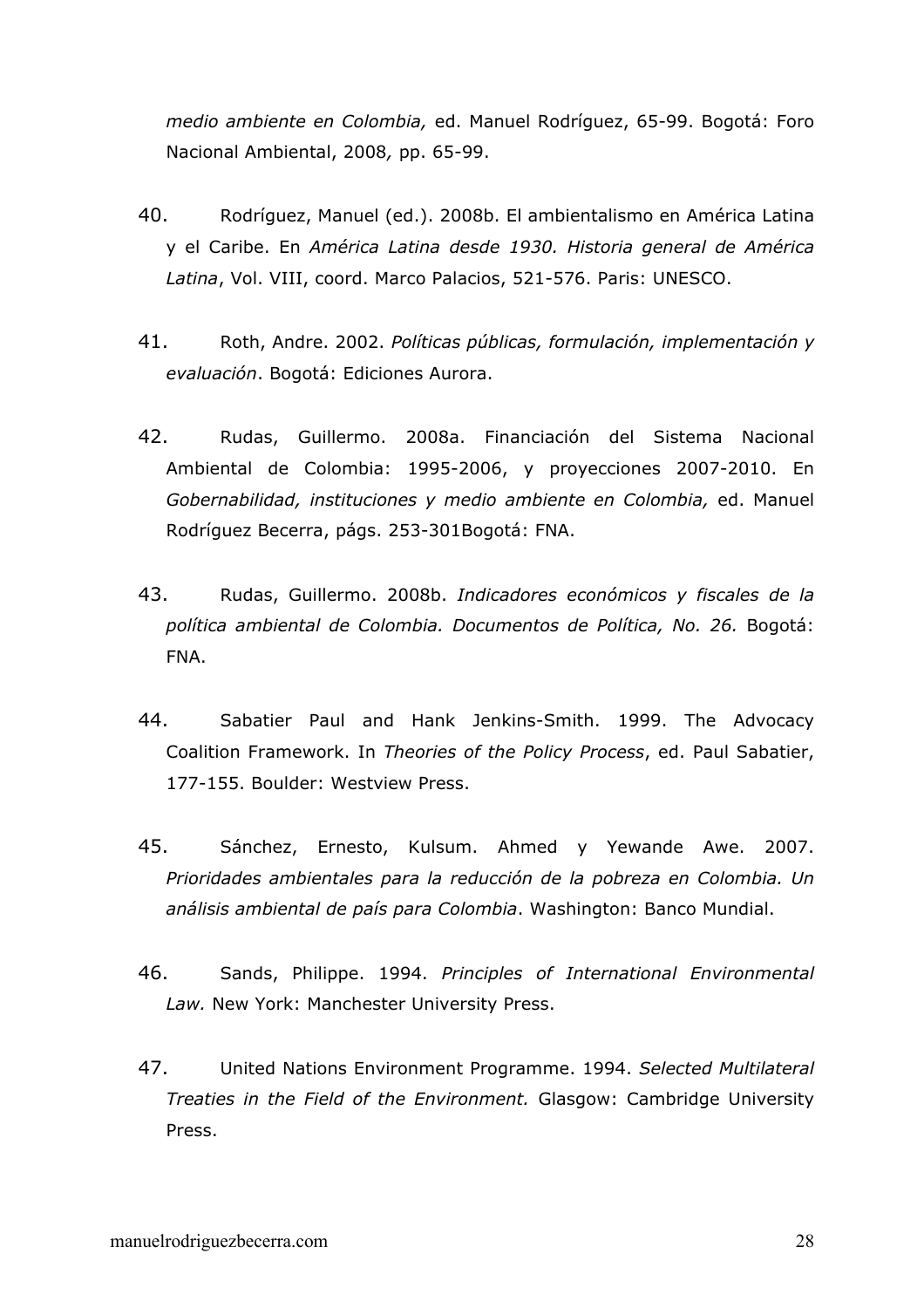- 48. Vieira, María Isabel 2007. *Actividad minera en páramos de Colombia*. Unpublished text.
- 49. Wilson, Carter. 2000. Policy Regimes and Policy Change. *Journal of Public Policy*, 20: 247-274

# **Press articles consulted**

- 50. Corporación Autónoma Regional de Risaralda (CARDER). 2009. "Las Corporaciones Autónomas Regionales son autoridades ambientales y no entidades de atención de desastres, dice director de la CARDER, Alberto Arias Dávila. *Boletín de Prensa*, 7 de enero.
- 51. Correa, Pablo. 2006. Con licencia para un puerto antiecológico. *El Espectador*, 2 de septiembre.
- 52. Editorial. 2009. La minería: en ruta hacia el desarrollo sostenible. *El Espectador,* 28 de febrero.
- 53. Maya, Edgardo. 2005. Carta del día: 'Pupitrazo' forestal. *El Tiempo,* 15 de diciembre.

## **Table 1. Creation of the Cars**

| <b>Institutional origin</b>            | <b>Corporation</b>            |
|----------------------------------------|-------------------------------|
| Created before Law 99                  | <b>CARDER</b><br>$\bullet$    |
| (maintain<br>structure,<br>name<br>and | CORPONARIÑO<br>$\bullet$      |
| jurisdiction)                          | <b>CORPONOR</b><br>$\bullet$  |
|                                        | <b>CORTOLIMA</b><br>$\bullet$ |
|                                        | <b>CRQ</b>                    |
|                                        | <b>CORNARE</b><br>$\bullet$   |